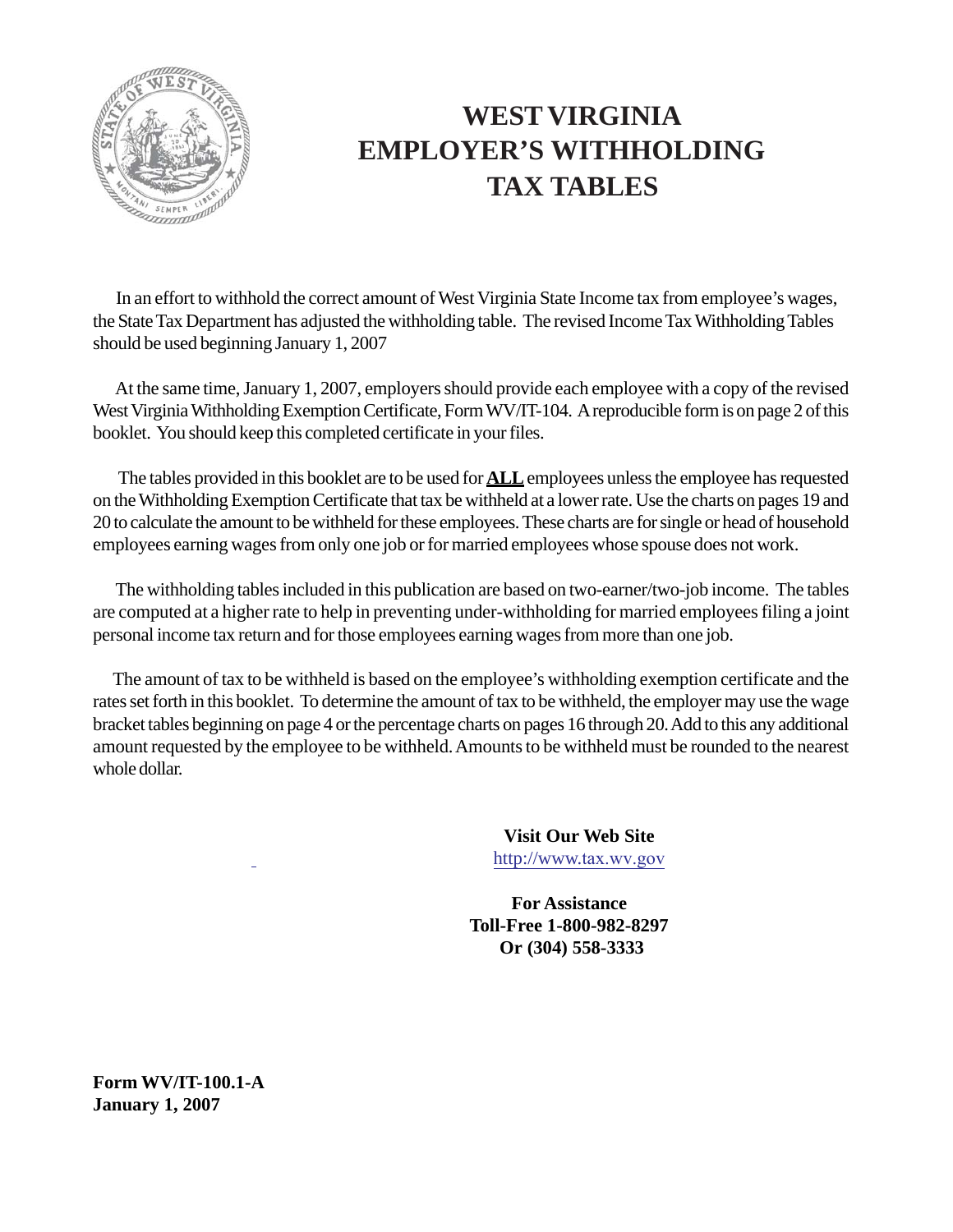### **WEST VIRGINIA FORM WV/IT-104 EMPLOYEE'S WITHHOLDING EXEMPTION CERTIFICATE**

### **This form has been revised and is effective beginning January 1, 2007**

 Complete this form and present it to your employer to avoid any delay in adjusting the amount of state income tax to be withheld from your wages for the taxable year 2007.

 If you do not complete this form, the amount of tax that is now being withheld from your pay may not be sufficient to cover the total amount of tax due the state when filing your personal income tax return after the close of the year. Tax penalties may be assessed on tax owed the state.

 Individuals are permitted a maximum of one exemption for themselves, plus an additional exemption for their spouse and any dependent other than their spouse that they expect to claim on their tax return.

#### **If you are married and both you and your spouse work and you file a joint income tax return or you are working two jobs, the revised withholding tables should result in a more accurate amount of tax being withheld.**

If you are Single, Head of Household, or Married and your spouse does not work, and you are receiving wages from only one job and you wish to have your tax withheld at a lower rate, you must check the box on line 5.

 When requesting withholding from pension and annuity payments you must present this completed form to the payor. Enter the amount you want withheld on line 6.

 If you determine the amount of tax being withheld is insufficient, you may reduce the number of exemptions you are claiming or request additional taxes be withheld from each payroll period. Enter the additional amount you want to have withheld on line 6.

- - - - - - - - - - - - - - - - - - -- - - - - - - - - -cut here- - - - - - - - - - - - - - - - - - - - - - - - - - - - - - - - - - -

#### **WV/IT-104 WEST VIRGINIA EMPLOYEE'S WITHHOLDING EXEMPTION CERTIFICATE** Rev. 1/07

| Print or Type Full Name                                                                                                                                                                                                                |                                                                                                                                                                                            | Social Security Number                                                                                                                                                                                                                                                                                |          |
|----------------------------------------------------------------------------------------------------------------------------------------------------------------------------------------------------------------------------------------|--------------------------------------------------------------------------------------------------------------------------------------------------------------------------------------------|-------------------------------------------------------------------------------------------------------------------------------------------------------------------------------------------------------------------------------------------------------------------------------------------------------|----------|
| Home Address                                                                                                                                                                                                                           | City or Town                                                                                                                                                                               | State                                                                                                                                                                                                                                                                                                 | Zip Code |
|                                                                                                                                                                                                                                        |                                                                                                                                                                                            |                                                                                                                                                                                                                                                                                                       |          |
|                                                                                                                                                                                                                                        | (a) If you claim both of these exemptions, enter "2"<br>(b) If you claim one of these exemptions, enter "1"<br>(c) If you claim neither of these exemptions, enter " $0$ " $\qquad \qquad$ | 2. If MARRIED, one exemption each for husband and wife if not claimed on another certificate.                                                                                                                                                                                                         |          |
|                                                                                                                                                                                                                                        |                                                                                                                                                                                            | 3. If you claim exemptions for one or more dependents, enter the number of such exemptions<br>5. If you are Single, Head of Household, or Married and your spouse does not work, and you are<br>receiving wages from only one job, and you wish to have your tax withheld at a lower rate, check here |          |
| $\mathbf{A} \mathbf{A}$ , and a set of the state of the state of the state of the state of the state of the state of the state of the state of the state of the state of the state of the state of the state of the state of the state |                                                                                                                                                                                            | $\mathcal{L}$ , and the state $\mathcal{L}$ , and the state $\mathcal{L}$ , and the state $\mathcal{L}$                                                                                                                                                                                               |          |

Note that special withholding allowances provided on Federal Form W-4 may not be claimed on your West Virginia Form WV/IT-104 I CERTIFY, under penalties provided by law, that the number of exemptions claimed in this certificate is not in excess of those to which I am entitled.

Date Signature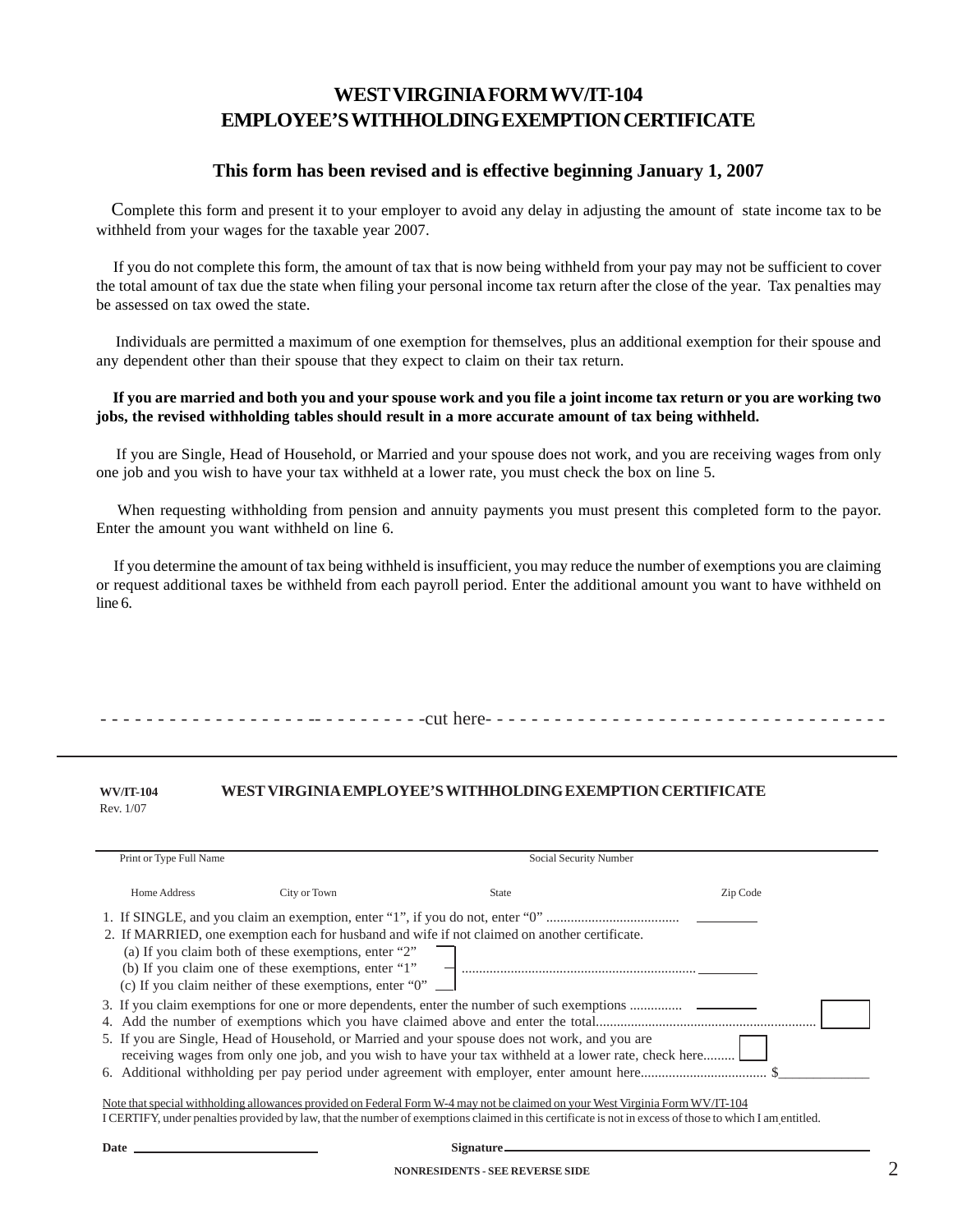#### **WV/IT-104 WEST VIRGINIA CERTIFICATE OF NONRESIDENCE** Rev. 1/07

To be completed by employees who reside in Kentucky, Maryland, Ohio, Pennsylvania or Virginia.

If you are a resident of Kentucky, Maryland, Ohio, Pennsylvania or Virginia and your only source of income from West Virginia is wages or salaries, you are exempt from West Virginia Personal Income Tax Withholding. Upon receipt of this form, properly completed, your employer is authorized to discontinue the withholding of West Virginia Income Tax from your wages or salaries earned in West Virginia.

| Name    | Social Security Number |         |
|---------|------------------------|---------|
| Address |                        |         |
| City    | <b>State</b>           | ZipCode |

I hereby certify, under penalties provided by law, that I am not a resident of West Virginia, that I reside in the State of and live at the address shown on this certificate, and request is hereby made to my employer to NOT withhold West Virginia income tax from wages paid to me. If at any time hereafter I become a resident of West Virginia, or otherwise lose my status of being exempt from West Virginia withholding taxes, I will properly notify my employer of such fact within ten (10) days from the date of change so that my employer may then withhold West Virginia income tax from my wages.

I certify that the above statements are true, correct, and complete.

Date\_\_\_\_\_\_\_\_\_\_\_\_\_\_\_\_\_\_\_\_\_\_\_\_\_\_ Signature\_\_\_\_\_\_\_\_\_\_\_\_\_\_\_\_\_\_\_\_\_\_\_\_\_\_\_\_\_\_\_\_\_\_\_\_\_\_\_\_\_\_\_\_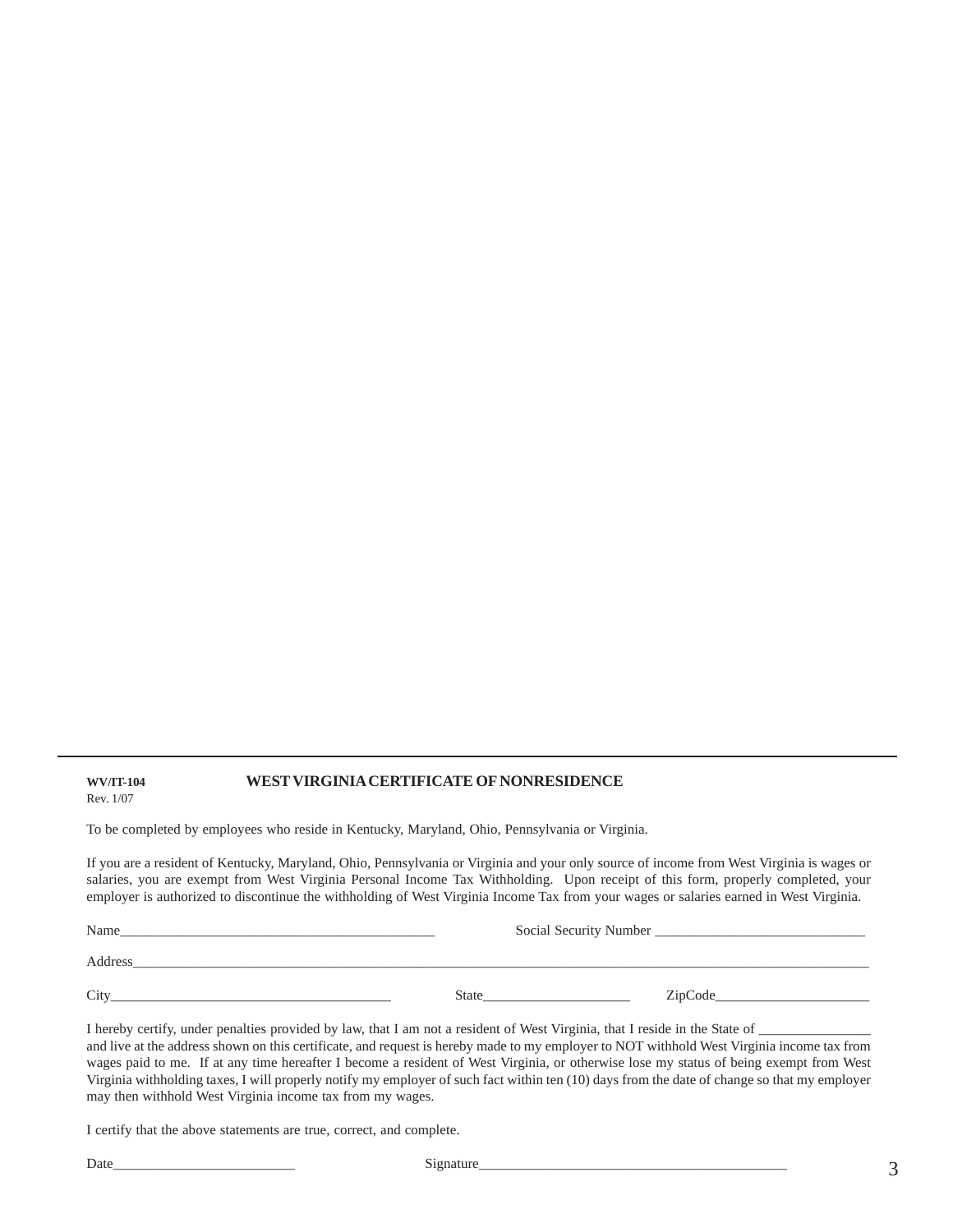# **WEEKLY Payroll Period**

|       | If the wages are- |                           | And the number of withholding allowances claimed is- |                         |                                             |                  |                  |                     |                  |                  |                     |                  |
|-------|-------------------|---------------------------|------------------------------------------------------|-------------------------|---------------------------------------------|------------------|------------------|---------------------|------------------|------------------|---------------------|------------------|
| At    | <b>But Less</b>   | $\pmb{0}$                 | $\mathbf{1}$                                         | $\overline{\mathbf{2}}$ | $\overline{\mathbf{3}}$                     | 4                | 5                | $\bf 6$             | $\overline{7}$   | 8                | 9                   | $10$ or          |
| Least | Than              |                           |                                                      |                         | The amount of income tax to be withheld is- |                  |                  |                     |                  |                  |                     | more             |
| 40    | 44                | 1                         | $\boldsymbol{0}$                                     | $\boldsymbol{0}$        | $\boldsymbol{0}$                            | $\boldsymbol{0}$ | $\boldsymbol{0}$ | $\boldsymbol{0}$    | $\boldsymbol{0}$ | $\,0\,$          | $\boldsymbol{0}$    | $\boldsymbol{0}$ |
| 44    | 48                | 1                         | $\boldsymbol{0}$                                     | $\boldsymbol{0}$        | $\boldsymbol{0}$                            | $\mathbf 0$      | $\mathbf 0$      | $\mbox{O}$          | $\boldsymbol{0}$ | 0                | $\mathsf{O}\xspace$ | $\boldsymbol{0}$ |
| 48    | 52                | $\overline{2}$            | $\mathbf 0$                                          | $\boldsymbol{0}$        | $\boldsymbol{0}$                            | $\mathbf 0$      | $\boldsymbol{0}$ | $\mathbf 0$         | 0                | 0                | $\boldsymbol{0}$    | $\boldsymbol{0}$ |
| 52    | 56                | $\overline{c}$            | 0                                                    | $\mathbf 0$             | $\mathbf 0$                                 | $\mathbf 0$      | $\boldsymbol{0}$ | $\boldsymbol{0}$    | 0                | 0                | $\mathsf 0$         | $\mathsf 0$      |
| 56    | 60                | $\overline{2}$            | 1                                                    | $\mathbf 0$             | $\mathbf 0$                                 | $\mathbf 0$      | $\overline{0}$   | $\mathbf 0$         | 0                | $\mathsf 0$      | $\mathsf 0$         | 0                |
|       |                   |                           |                                                      |                         |                                             |                  |                  |                     |                  |                  |                     |                  |
| 60    | 64                | $\overline{2}$            | 1                                                    | $\boldsymbol{0}$        | $\boldsymbol{0}$                            | $\,0\,$          | $\boldsymbol{0}$ | $\boldsymbol{0}$    | $\,0\,$          | $\,0\,$          | $\boldsymbol{0}$    | $\mathbf 0$      |
| 64    | 68                | $\overline{c}$            | 1                                                    | 0                       | $\mathbf 0$                                 | $\boldsymbol{0}$ | $\boldsymbol{0}$ | $\boldsymbol{0}$    | 0                | 0                | $\mathsf 0$         | $\mathsf 0$      |
| 68    | 72                | $\overline{c}$            | 1                                                    | $\mathbf 0$             | 0                                           | $\mathbf 0$      | $\overline{0}$   | $\boldsymbol{0}$    | 0                | 0                | $\mathsf 0$         | 0                |
| 72    | 76                | $\overline{c}$            | 1                                                    | $\boldsymbol{0}$        | $\boldsymbol{0}$                            | $\boldsymbol{0}$ | $\boldsymbol{0}$ | $\boldsymbol{0}$    | 0                | 0                | $\boldsymbol{0}$    | 0                |
| 76    | 80                | $\overline{2}$            | 1                                                    | $\boldsymbol{0}$        | $\boldsymbol{0}$                            | $\boldsymbol{0}$ | $\boldsymbol{0}$ | $\boldsymbol{0}$    | $\boldsymbol{0}$ | $\boldsymbol{0}$ | $\mathsf{O}\xspace$ | $\mathbf 0$      |
|       |                   |                           |                                                      |                         |                                             |                  |                  |                     |                  |                  |                     |                  |
| 80    | 84                | $\sqrt{2}$                | 1                                                    | $\boldsymbol{0}$        | $\boldsymbol{0}$                            | $\,0\,$          | $\boldsymbol{0}$ | $\boldsymbol{0}$    | $\boldsymbol{0}$ | $\boldsymbol{0}$ | $\mathsf 0$         | 0                |
| 84    | 88                | 3                         | 1                                                    | $\mathbf 0$             | $\mathbf 0$                                 | $\boldsymbol{0}$ | $\boldsymbol{0}$ | $\boldsymbol{0}$    | 0                | 0                | $\mathsf 0$         | 0                |
| 88    | 92                | 3                         | $\overline{2}$                                       | $\mathbf 0$             | $\mathbf 0$                                 | $\mathbf 0$      | $\mathbf 0$      | $\boldsymbol{0}$    | 0                | 0                | $\mathsf 0$         | $\mathsf 0$      |
| 92    | 96                | 3                         | $\overline{2}$                                       | 1                       | $\mathbf 0$                                 | 0                | $\mathbf 0$      | $\mathbf 0$         | 0                | 0                | $\boldsymbol{0}$    | $\mathsf 0$      |
| 96    | 100               | 3                         | $\overline{2}$                                       | 1                       | $\boldsymbol{0}$                            | $\mathbf 0$      | $\boldsymbol{0}$ | $\mathbf 0$         | 0                | 0                | $\mathsf{O}\xspace$ | $\mathbf 0$      |
|       |                   |                           |                                                      |                         |                                             |                  |                  |                     |                  |                  |                     |                  |
| 100   | 104               | $\ensuremath{\mathsf{3}}$ | $\overline{2}$                                       | 1                       | $\boldsymbol{0}$                            | $\,0\,$          | $\boldsymbol{0}$ | $\boldsymbol{0}$    | $\boldsymbol{0}$ | $\,0\,$          | $\boldsymbol{0}$    | 0                |
| 104   | 108               | 3                         | $\overline{2}$                                       | 1                       | $\boldsymbol{0}$                            | $\,0\,$          | $\,0\,$          | $\boldsymbol{0}$    | $\,0\,$          | $\,0\,$          | $\boldsymbol{0}$    | $\mbox{O}$       |
| 108   | 112               | 3                         | $\overline{c}$                                       | 1                       | $\mathbf 0$                                 | $\mathbf 0$      | $\mathbf 0$      | $\boldsymbol{0}$    | 0                | 0                | $\mathsf 0$         | $\mathsf 0$      |
| 112   | 116               | 3                         | $\overline{c}$                                       | 1                       | $\mathbf 0$                                 | $\boldsymbol{0}$ | $\boldsymbol{0}$ | $\boldsymbol{0}$    | 0                | 0                | $\mathsf 0$         | 0                |
| 116   | 120               | $\overline{4}$            | $\overline{2}$                                       | 1                       | $\mathbf 0$                                 | $\boldsymbol{0}$ | $\boldsymbol{0}$ | $\mathbf 0$         | $\boldsymbol{0}$ | $\mathbf 0$      | $\mathsf 0$         | 0                |
|       |                   |                           |                                                      |                         |                                             |                  |                  |                     |                  |                  |                     |                  |
| 120   | 124               | 4                         | $\ensuremath{\mathsf{3}}$                            | 1                       | $\boldsymbol{0}$                            | $\boldsymbol{0}$ | $\boldsymbol{0}$ | $\boldsymbol{0}$    | $\boldsymbol{0}$ | $\boldsymbol{0}$ | $\boldsymbol{0}$    | $\mbox{O}$       |
| 124   | 128               | 4                         | $\ensuremath{\mathsf{3}}$                            | 1                       | $\mathbf 0$                                 | $\boldsymbol{0}$ | $\boldsymbol{0}$ | $\boldsymbol{0}$    | 0                | 0                | $\mathsf 0$         | $\mathsf 0$      |
| 128   | 132               | $\overline{\mathbf{4}}$   | $\ensuremath{\mathsf{3}}$                            | $\overline{c}$          | 0                                           | $\boldsymbol{0}$ | $\boldsymbol{0}$ | $\boldsymbol{0}$    | 0                | 0                | $\mathsf 0$         | 0                |
| 132   | 136               | $\overline{4}$            | $\ensuremath{\mathsf{3}}$                            | $\overline{2}$          | 1                                           | $\boldsymbol{0}$ | $\boldsymbol{0}$ | $\boldsymbol{0}$    | 0                | 0                | $\mathsf 0$         | 0                |
| 136   | 140               | $\overline{\mathbf{4}}$   | 3                                                    | $\overline{2}$          | 1                                           | $\mathbf 0$      | $\boldsymbol{0}$ | $\mathbf 0$         | $\boldsymbol{0}$ | $\boldsymbol{0}$ | $\mathsf{O}\xspace$ | $\mathbf 0$      |
|       |                   |                           |                                                      |                         |                                             |                  |                  |                     |                  |                  |                     |                  |
| 140   | 144               | 5                         | $\ensuremath{\mathsf{3}}$                            | $\overline{2}$          | 1                                           | $\boldsymbol{0}$ | $\boldsymbol{0}$ | $\boldsymbol{0}$    | $\boldsymbol{0}$ | $\boldsymbol{0}$ | 0                   | 0                |
| 144   | 148               | 5                         | 3                                                    | $\overline{2}$          | 1                                           | $\boldsymbol{0}$ | $\boldsymbol{0}$ | $\mathbf 0$         | $\boldsymbol{0}$ | $\boldsymbol{0}$ | $\mathbf 0$         | 0                |
| 148   | 152               | 5                         | 3                                                    | $\overline{\mathbf{c}}$ | 1                                           | $\boldsymbol{0}$ | $\boldsymbol{0}$ | 0                   | $\boldsymbol{0}$ | 0                | $\mathbf 0$         | 0                |
| 152   | 156               | 5                         | 3                                                    | $\overline{c}$          | 1                                           | $\boldsymbol{0}$ | $\boldsymbol{0}$ | 0                   | 0                | 0                | 0                   | 0                |
| 156   | 160               | 5                         | 4                                                    | $\overline{2}$          | 1                                           | $\boldsymbol{0}$ | $\boldsymbol{0}$ | $\mathbf 0$         | 0                | 0                | $\mathbf 0$         | $\mathbf 0$      |
| 160   | 164               | 5                         | 4                                                    | $\sqrt{3}$              | 1                                           | $\boldsymbol{0}$ | $\boldsymbol{0}$ | $\boldsymbol{0}$    | $\boldsymbol{0}$ | $\boldsymbol{0}$ | $\boldsymbol{0}$    | $\mathbf 0$      |
| 164   | 168               | 5                         | 4                                                    | 3                       | $\overline{c}$                              | $\boldsymbol{0}$ | $\boldsymbol{0}$ | $\mathsf{O}\xspace$ | 0                | $\mathbf 0$      | $\boldsymbol{0}$    | 0                |
| 168   | 172               | 6                         | 4                                                    | 3                       | $\overline{c}$                              | $\boldsymbol{0}$ | $\boldsymbol{0}$ | 0                   | 0                | $\mathbf 0$      | 0                   |                  |
| 172   | 176               |                           |                                                      |                         | $\overline{c}$                              |                  | $\boldsymbol{0}$ |                     |                  |                  |                     | 0                |
|       |                   | 6                         | 4                                                    | 3<br>3                  | $\overline{2}$                              | 1                |                  | 0                   | 0                | 0                | $\boldsymbol{0}$    | 0                |
| 176   | 180               | $\,6$                     | 4                                                    |                         |                                             | 1                | $\boldsymbol{0}$ | $\mathbf 0$         | $\boldsymbol{0}$ | $\boldsymbol{0}$ | $\boldsymbol{0}$    | 0                |
| 180   | 184               | $\,6$                     | 5                                                    | 3                       | $\overline{\mathbf{c}}$                     | 1                | $\boldsymbol{0}$ | 0                   | $\mathbf 0$      | $\mathbf 0$      | 0                   | 0                |
| 184   | 188               | 6                         | 5                                                    | 3                       | $\overline{\mathbf{c}}$                     | 1                | $\boldsymbol{0}$ | $\mathsf{O}\xspace$ | 0                | $\mathbf 0$      | $\mathbf 0$         | 0                |
| 188   | 192               | 6                         | 5                                                    | 3                       | $\overline{2}$                              | 1                | $\boldsymbol{0}$ | $\mathbf 0$         | 0                | 0                | $\mathbf 0$         | 0                |
| 192   | 196               | $\overline{\mathcal{I}}$  | 5                                                    | 4                       | $\overline{2}$                              |                  | $\mathbf 0$      | $\mathsf{O}\xspace$ | 0                | 0                | $\boldsymbol{0}$    | 0                |
| 196   | 200               | $\overline{7}$            | 5                                                    | 4                       | $\overline{2}$                              | 1                | $\mathbf 0$      | $\boldsymbol{0}$    | $\mathbf 0$      | $\boldsymbol{0}$ | $\boldsymbol{0}$    | $\mathbf 0$      |
|       |                   |                           |                                                      |                         | (continued on next page)                    |                  |                  |                     |                  |                  |                     |                  |
|       |                   |                           |                                                      |                         |                                             |                  |                  |                     |                  |                  |                     |                  |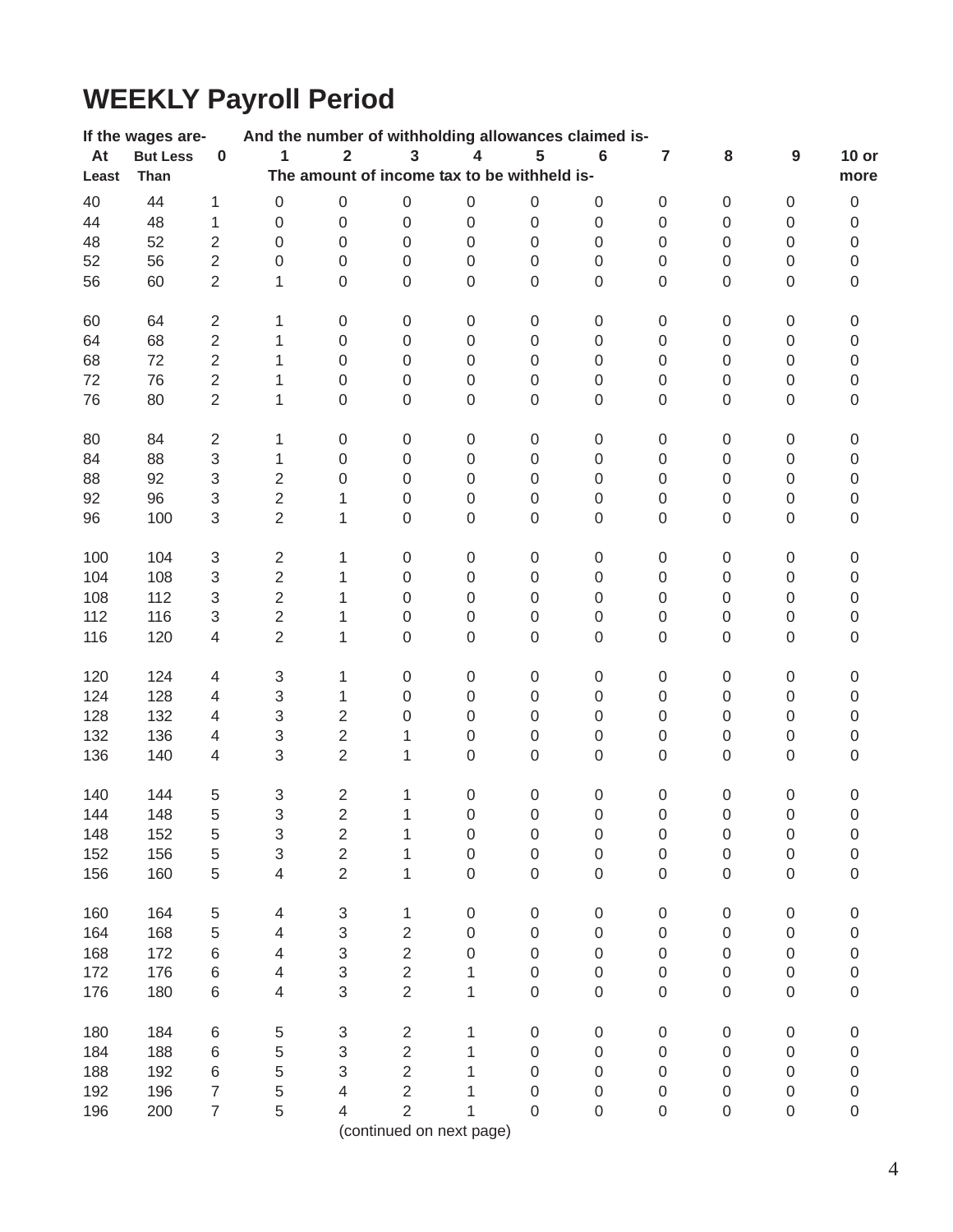# **WEEKLY Payroll Period**

|       | If the wages are- |                          |                  |                                             |                           |                           |                           | And the number of withholding allowances claimed is- |                  |                         |                  |                  |
|-------|-------------------|--------------------------|------------------|---------------------------------------------|---------------------------|---------------------------|---------------------------|------------------------------------------------------|------------------|-------------------------|------------------|------------------|
| At    | <b>But Less</b>   | $\pmb{0}$                | 1                | $\overline{\mathbf{2}}$                     | $\mathbf{3}$              | $\overline{\mathbf{4}}$   | 5                         | $\bf 6$                                              | $\overline{7}$   | 8                       | $\boldsymbol{9}$ | $10$ or          |
| Least | Than              |                          |                  | The amount of income tax to be withheld is- |                           |                           |                           |                                                      |                  |                         |                  | more             |
| 200   | 205               | $\overline{7}$           | $\,$ 5 $\,$      | $\overline{\mathcal{A}}$                    | $\ensuremath{\mathsf{3}}$ | 1                         | 0                         | 0                                                    | 0                | $\boldsymbol{0}$        | $\boldsymbol{0}$ | $\,0\,$          |
| 205   | 210               | $\overline{\mathcal{I}}$ | $\,6$            | $\overline{\mathcal{A}}$                    | $\ensuremath{\mathsf{3}}$ | $\mathbf 2$               | $\boldsymbol{0}$          | $\boldsymbol{0}$                                     | $\boldsymbol{0}$ | 0                       | $\boldsymbol{0}$ | $\boldsymbol{0}$ |
| 210   | 215               | $\overline{\mathcal{I}}$ | $\,6$            | 4                                           | $\ensuremath{\mathsf{3}}$ | $\overline{2}$            | 1                         | $\boldsymbol{0}$                                     | $\boldsymbol{0}$ | 0                       | $\boldsymbol{0}$ | $\boldsymbol{0}$ |
| 215   | 220               | 8                        | 6                | 4                                           | 3                         | $\overline{2}$            | 1                         | $\boldsymbol{0}$                                     | $\boldsymbol{0}$ | $\boldsymbol{0}$        | $\boldsymbol{0}$ | $\,0\,$          |
| 220   | 225               | $\,8\,$                  | $\,6$            | 5                                           | 3                         | $\overline{2}$            | 1                         | 0                                                    | 0                | $\boldsymbol{0}$        | $\boldsymbol{0}$ | $\boldsymbol{0}$ |
|       |                   |                          |                  |                                             |                           |                           |                           |                                                      |                  |                         |                  |                  |
| 225   | 230               | 8                        | 6                | $\,$ 5 $\,$                                 | 3                         | $\overline{2}$            | 1                         | 0                                                    | $\boldsymbol{0}$ | $\boldsymbol{0}$        | $\boldsymbol{0}$ | $\boldsymbol{0}$ |
| 230   | 235               | $\,8\,$                  | $\overline{7}$   | 5                                           | $\overline{4}$            | $\overline{2}$            | 1                         | $\boldsymbol{0}$                                     | $\boldsymbol{0}$ | 0                       | $\mathbf 0$      | $\boldsymbol{0}$ |
| 235   | 240               | $\,8\,$                  | $\overline{7}$   | 5                                           | $\overline{4}$            | $\sqrt{3}$                | 1                         | $\boldsymbol{0}$                                     | $\boldsymbol{0}$ | $\mathsf 0$             | $\boldsymbol{0}$ | $\boldsymbol{0}$ |
| 240   | 245               | $\hbox{9}$               | $\overline{7}$   | 5                                           | $\overline{4}$            | 3                         | $\overline{2}$            | 0                                                    | $\boldsymbol{0}$ | $\mathsf 0$             | $\boldsymbol{0}$ | $\mathbf 0$      |
| 245   | 250               | $\hbox{9}$               | $\overline{7}$   | 6                                           | $\overline{4}$            | 3                         | $\overline{2}$            | 1                                                    | $\boldsymbol{0}$ | $\mathsf 0$             | $\boldsymbol{0}$ | $\mathbf 0$      |
| 250   | 255               | $\boldsymbol{9}$         | $\overline{7}$   | 6                                           | $\overline{\mathbf{4}}$   | $\ensuremath{\mathsf{3}}$ | $\sqrt{2}$                | 1                                                    | $\boldsymbol{0}$ | $\boldsymbol{0}$        | $\boldsymbol{0}$ | $\boldsymbol{0}$ |
| 255   | 260               | $\boldsymbol{9}$         | $\,8\,$          | 6                                           | 5                         | 3                         | $\sqrt{2}$                | 1                                                    | $\boldsymbol{0}$ | $\boldsymbol{0}$        | $\boldsymbol{0}$ | $\,0\,$          |
| 260   | 265               | $\mathsf g$              | 8                | 6                                           | 5                         | 3                         | $\overline{2}$            | 1                                                    | $\boldsymbol{0}$ | $\mathbf 0$             | $\boldsymbol{0}$ | $\boldsymbol{0}$ |
| 265   | 270               | 10                       | $\,8\,$          | 6                                           | 5                         | 3                         | $\overline{2}$            | 1                                                    | $\boldsymbol{0}$ | 0                       | $\boldsymbol{0}$ | $\boldsymbol{0}$ |
| 270   | 275               | 10                       | 8                | $\overline{7}$                              | 5                         | $\overline{\mathcal{L}}$  | $\overline{2}$            | 1                                                    | $\boldsymbol{0}$ | $\mathsf 0$             | $\boldsymbol{0}$ | $\mathbf 0$      |
| 275   | 280               | 10                       | $\,8\,$          | $\overline{7}$                              | 5                         | 4                         | $\ensuremath{\mathsf{3}}$ | 1                                                    | $\boldsymbol{0}$ | $\boldsymbol{0}$        | $\boldsymbol{0}$ | $\boldsymbol{0}$ |
| 280   | 285               | 10                       | $\boldsymbol{9}$ | $\overline{7}$                              | 6                         | 4                         | 3                         | $\overline{2}$                                       | 0                | $\boldsymbol{0}$        | $\boldsymbol{0}$ | $\mathbf 0$      |
| 285   | 290               | 10                       | 9                | $\overline{7}$                              | 6                         | 4                         | 3                         | $\overline{2}$                                       | 1                | 0                       | $\boldsymbol{0}$ | $\mathbf 0$      |
| 290   | 295               | 11                       | 9                | $\overline{7}$                              | 6                         | 4                         | 3                         | $\overline{2}$                                       | 1                | $\boldsymbol{0}$        | $\boldsymbol{0}$ | $\,0\,$          |
| 295   | 300               | 11                       | 9                | 8                                           | 6                         | 5                         | 3                         | $\overline{2}$                                       | 1                | 0                       | $\boldsymbol{0}$ | $\boldsymbol{0}$ |
| 300   | 305               | 11                       | 9                | 8                                           | 6                         | $\,$ 5 $\,$               | $\ensuremath{\mathsf{3}}$ | $\overline{2}$                                       | 1                | $\boldsymbol{0}$        | $\boldsymbol{0}$ | $\boldsymbol{0}$ |
| 305   | 310               | 11                       | 10               | 8                                           | $\overline{7}$            | 5                         | 3                         | $\sqrt{2}$                                           | 1                | $\mathsf 0$             | $\boldsymbol{0}$ | $\,0\,$          |
| 310   | 315               | 11                       | 10               | 8                                           | $\overline{7}$            | 5                         | 4                         | $\overline{2}$                                       | 1                | $\mathsf 0$             | $\boldsymbol{0}$ | $\,0\,$          |
| 315   | 320               | 12                       | 10               | 8                                           | $\overline{7}$            | 5                         | $\overline{4}$            | 3                                                    | 1                | 0                       | $\boldsymbol{0}$ | $\,0\,$          |
| 320   | 325               | 12                       | 10               | 9                                           | $\overline{7}$            | $\,$ 6 $\,$               | 4                         | 3                                                    | $\overline{2}$   | 0                       | $\boldsymbol{0}$ | $\boldsymbol{0}$ |
|       |                   |                          |                  |                                             |                           |                           |                           |                                                      |                  |                         |                  |                  |
| 325   | 330               | 12                       | 10               | 9                                           | $\boldsymbol{7}$          | 6                         | $\overline{4}$            | 3                                                    | $\overline{c}$   | 1                       | $\boldsymbol{0}$ | $\boldsymbol{0}$ |
| 330   | 335               | 12                       | 11               | $\mathsf g$                                 | 8                         | 6                         | 4                         | 3                                                    | $\overline{2}$   | 1                       | $\boldsymbol{0}$ | $\boldsymbol{0}$ |
| 335   | 340               | 13                       | 11               | 9                                           | 8                         | 6                         | 5                         | 3                                                    | 2                | 1                       | 0                | 0                |
| 340   | 345               | 13                       | 11               | 9                                           | 8                         | $\,$ 6 $\,$               | 5                         | 3                                                    | $\sqrt{2}$       | 1                       | $\boldsymbol{0}$ | $\boldsymbol{0}$ |
| 345   | 350               | 13                       | 11               | 10                                          | 8                         | $\overline{7}$            | 5                         | $\overline{4}$                                       | $\overline{2}$   | $\mathbf{1}$            | $\boldsymbol{0}$ | $\boldsymbol{0}$ |
| 350   | 355               | 13                       | 12               | 10                                          | 8                         | $\overline{7}$            | $\,$ 5 $\,$               | 4                                                    | $\overline{2}$   | 1                       | $\boldsymbol{0}$ | $\boldsymbol{0}$ |
| 355   | 360               | 13                       | 12               | 10                                          | $\boldsymbol{9}$          | $\overline{7}$            | 5                         | $\overline{4}$                                       | 3                | $\mathbf 1$             | $\boldsymbol{0}$ | $\,0\,$          |
| 360   | 365               | 14                       | 12               | 10                                          | $\boldsymbol{9}$          | $\overline{7}$            | $\,6$                     | $\overline{4}$                                       | $\mathsf 3$      | $\overline{2}$          | $\boldsymbol{0}$ | $\,0\,$          |
| 365   | 370               | 14                       | 12               | 10                                          | $\hbox{9}$                | $\overline{7}$            | $\,6$                     | $\overline{4}$                                       | 3                | $\overline{2}$          | 1                | $\boldsymbol{0}$ |
| 370   | 375               | 14                       | 12               | 11                                          | $\hbox{9}$                | 8                         | $\,6$                     | 5                                                    | 3                | $\overline{2}$          | 1                | $\boldsymbol{0}$ |
| 375   | 380               | 14                       | 13               | 11                                          | 9                         | 8                         | $\,6\,$                   | $\,$ 5 $\,$                                          | 3                | $\overline{\mathbf{c}}$ | 1                | $\boldsymbol{0}$ |
| 380   | 385               | 15                       | 13               | 11                                          | 10                        | 8                         | $\,6$                     | 5                                                    | 3                | $\overline{2}$          | 1                | $\boldsymbol{0}$ |
| 385   | 390               | 15                       | 13               | 11                                          | 10                        | 8                         | $\overline{7}$            | 5                                                    | 4                | $\overline{2}$          | 1                | $\boldsymbol{0}$ |
| 390   | 395               | 15                       | 13               | 12                                          | 10                        | 8                         | $\overline{7}$            | 5                                                    | $\overline{4}$   | 3                       | 1                | $\boldsymbol{0}$ |
| 395   | 400               | 15                       | 14               | 12                                          | 10                        | 9                         | $\overline{7}$            | $\,$ 6 $\,$                                          | 4                | 3                       | $\overline{2}$   | $\boldsymbol{0}$ |
|       |                   |                          |                  |                                             | (continued on next page)  |                           |                           |                                                      |                  |                         |                  |                  |
|       |                   |                          |                  |                                             |                           |                           |                           |                                                      |                  |                         |                  |                  |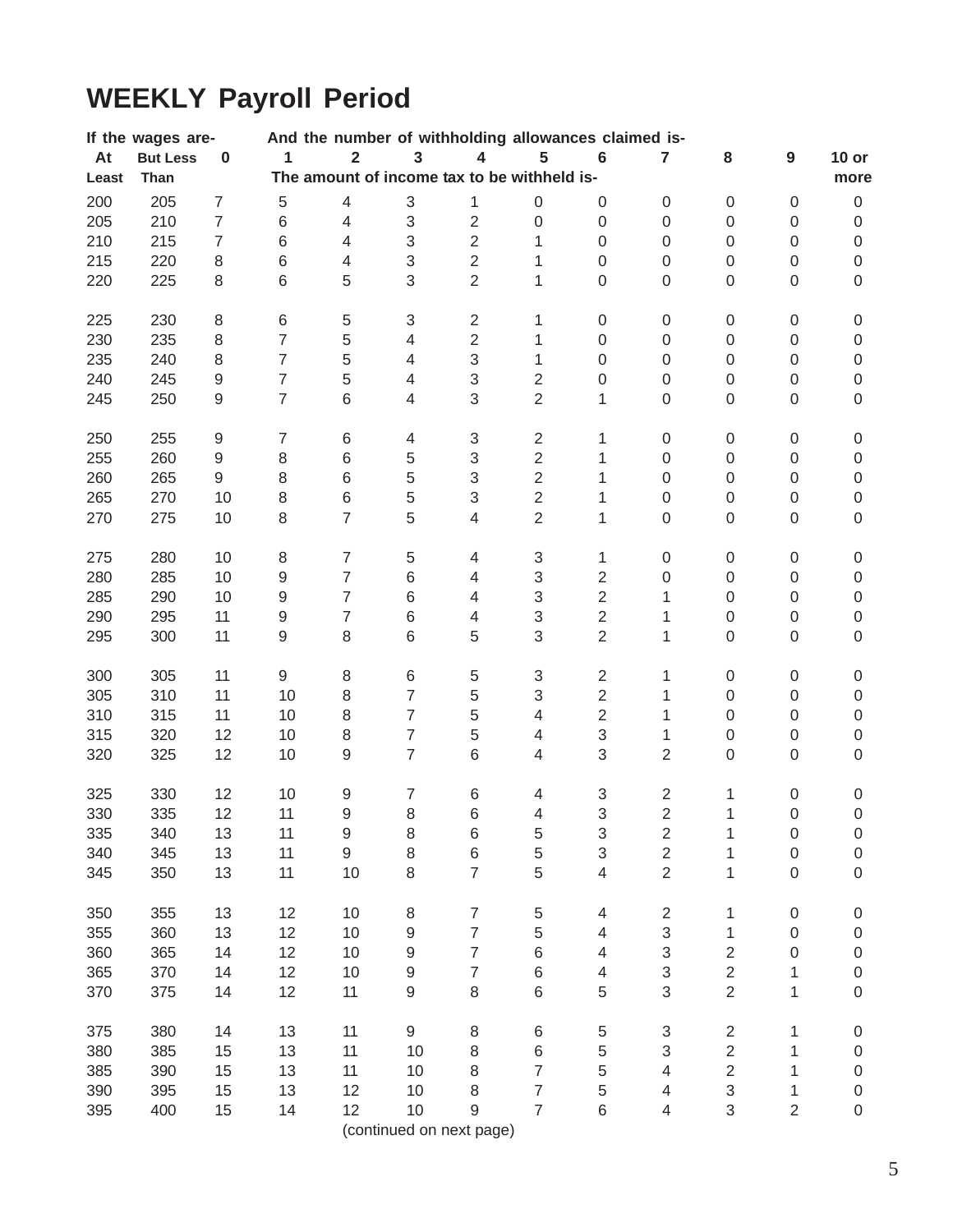# **WEEKLY Payroll Period**

| And the number of withholding allowances claimed is-<br>If the wages are- |                 |          |              |                         |                         |                         |                                             |                |                  |                  |                           |                           |
|---------------------------------------------------------------------------|-----------------|----------|--------------|-------------------------|-------------------------|-------------------------|---------------------------------------------|----------------|------------------|------------------|---------------------------|---------------------------|
| At                                                                        | <b>But Less</b> | $\bf{0}$ | $\mathbf{1}$ | $\overline{\mathbf{2}}$ | $\overline{\mathbf{3}}$ | $\overline{\mathbf{4}}$ | 5                                           | $\bf 6$        | $\overline{7}$   | 8                | 9                         | $10$ or                   |
| Least                                                                     | Than            |          |              |                         |                         |                         | The amount of income tax to be withheld is- |                |                  |                  |                           | more                      |
| 400                                                                       | 410             | 16       | 14           | 12                      | 10                      | $\boldsymbol{9}$        | $\overline{7}$                              | 6              | 4                | $\sqrt{3}$       | $\sqrt{2}$                | $\mathbf{1}$              |
| 410                                                                       | 420             | 16       | 14           | 13                      | 11                      | 9                       | $\,8\,$                                     | 6              | $\,$ 5 $\,$      | $\mathfrak{S}$   | $\overline{2}$            | 1                         |
| 420                                                                       | 430             | 17       | 15           | 13                      | 11                      | 10                      | 8                                           | $\overline{7}$ | 5                | $\overline{4}$   | $\overline{2}$            | $\mathbf{1}$              |
| 430                                                                       | 440             | 17       | 15           | 14                      | 12                      | 10                      | $\hbox{9}$                                  | $\overline{7}$ | 5                | $\overline{4}$   | $\mathsf 3$               | $\sqrt{2}$                |
| 440                                                                       | 450             | 17       | 16           | 14                      | 12                      | 11                      | $\hbox{9}$                                  | $\overline{7}$ | 6                | $\overline{4}$   | 3                         | $\overline{2}$            |
| 450                                                                       | 460             | 18       | 16           | 14                      | 13                      | 11                      | 9                                           | 8              | $\,6$            | $\,$ 5 $\,$      | $\ensuremath{\mathsf{3}}$ | $\sqrt{2}$                |
| 460                                                                       | 470             | 18       | 17           | 15                      | 13                      | 11                      | 10                                          | $\,8\,$        | $\overline{7}$   | 5                | $\overline{4}$            | $\sqrt{2}$                |
| 470                                                                       | 480             | 19       | 17           | 15                      | 14                      | 12                      | 10                                          | $\mathsf g$    | $\overline{7}$   | $\,6$            | $\overline{4}$            | $\ensuremath{\mathsf{3}}$ |
| 480                                                                       | 490             | 20       | 17           | 16                      | 14                      | 12                      | 11                                          | $\mathsf g$    | $\overline{7}$   | 6                | $\overline{4}$            | $\mathsf 3$               |
| 490                                                                       | 500             | 20       | 18           | 16                      | 14                      | 13                      | 11                                          | 9              | $\,8\,$          | 6                | 5                         | $\mathbf{3}$              |
| 500                                                                       | 510             | 21       | 18           | 17                      | 15                      | 13                      | 11                                          | 10             | 8                | $\overline{7}$   | $\,$ 5 $\,$               | $\overline{4}$            |
| 510                                                                       | 520             | 21       | 19           | 17                      | 15                      | 14                      | 12                                          | 10             | $\boldsymbol{9}$ | $\overline{7}$   | 6                         | $\overline{4}$            |
| 520                                                                       | 530             | 22       | 20           | 18                      | 16                      | 14                      | 12                                          | 11             | $\hbox{9}$       | 8                | $\,$ 6 $\,$               | $\overline{4}$            |
| 530                                                                       | 540             | 23       | 20           | 18                      | 16                      | 15                      | 13                                          | 11             | $\mathsf g$      | 8                | $\,$ 6 $\,$               | $\,$ 5 $\,$               |
| 540                                                                       | 550             | 23       | 21           | 19                      | 17                      | 15                      | 13                                          | 12             | 10               | 8                | $\overline{7}$            | $\sqrt{5}$                |
| 550                                                                       | 560             | 24       | 21           | 19                      | 17                      | 15                      | 14                                          | 12             | 10               | $\boldsymbol{9}$ | $\overline{7}$            | $\,6$                     |
| 560                                                                       | 570             | 24       | 22           | 20                      | 18                      | 16                      | 14                                          | 12             | 11               | 9                | 8                         | $\,6$                     |
| 570                                                                       | 580             | 25       | 23           | 20                      | 18                      | 16                      | 15                                          | 13             | 11               | 10               | $\,8\,$                   | $\,6$                     |
| 580                                                                       | 590             | 26       | 23           | 21                      | 19                      | 17                      | 15                                          | 13             | 12               | 10               | $\,8\,$                   | $\boldsymbol{7}$          |
| 590                                                                       | 600             | 26       | 24           | 22                      | 19                      | 17                      | 16                                          | 14             | 12               | 10               | $\hbox{9}$                | $\overline{7}$            |
| 600                                                                       | 610             | 27       | 24           | 22                      | 20                      | 18                      | 16                                          | 14             | 13               | 11               | $\mathsf g$               | $\,8\,$                   |
| 610                                                                       | 620             | 27       | 25           | 23                      | 20                      | 18                      | 16                                          | 15             | 13               | 11               | 10                        | $\,8\,$                   |
| 620                                                                       | 630             | 28       | 26           | 23                      | 21                      | 19                      | 17                                          | 15             | 13               | 12               | 10                        | $\,8\,$                   |
| 630                                                                       | 640             | 29       | 26           | 24                      | 22                      | 19                      | 17                                          | 16             | 14               | 12               | 10                        | $\boldsymbol{9}$          |
| 640                                                                       | 650             | 29       | 27           | 25                      | 22                      | 20                      | 18                                          | 16             | 14               | 13               | 11                        | $\hbox{9}$                |
| 650                                                                       | 660             | 30       | 27           | 25                      | 23                      | 21                      | 18                                          | 16             | 15               | 13               | 11                        | 10                        |
| 660                                                                       | 670             | 30       | 28           | 26                      | 23                      | 21                      | 19                                          | 17             | 15               | 13               | 12                        | 10                        |
| 670                                                                       | 680             | 31       | 29           | 26                      | 24                      | 22                      | 19                                          | 17             | $16\,$           | 14               | 12                        | 10                        |
| 680                                                                       | 690             | 32       | 29           | 27                      | 25                      | 22                      | 20                                          | 18             | 16               | 14               | 13                        | 11                        |
| 690                                                                       | 700             | 32       | 30           | 28                      | 25                      | 23                      | 21                                          | 18             | 17               | 15               | 13                        | 11                        |
| 700                                                                       | 800             | 36       | 33           | 31                      | 29                      | 26                      | 24                                          | 22             | 19               | 17               | 16                        | 14                        |
| 800                                                                       | 900             | 42       | 40           | 37                      | 35                      | 32                      | 30                                          | 28             | 25               | 23               | 21                        | 18                        |
| 900                                                                       | 1000            | 49       | 46           | 44                      | 41                      | 39                      | 36                                          | 34             | 31               | 29               | 27                        | 24                        |
| 1000                                                                      | 1100            | 55       | 53           | 50                      | 48                      | 45                      | 43                                          | 40             | 38               | 35               | 33                        | 30                        |
| 1100                                                                      | 1200            | 62       | 59           | 57                      | 54                      | 52                      | 49                                          | 47             | 44               | 42               | 39                        | 37                        |
| 1200                                                                      | 1300            | 68       | 66           | 63                      | 61                      | 58                      | 56                                          | 53             | 51               | 48               | 46                        | 43                        |
| 1300                                                                      | 1400            | 75       | 72           | 70                      | 67                      | 65                      | 62                                          | 60             | 57               | 55               | 52                        | 50                        |
| 1400                                                                      | 1500            | 81       | 79           | 76                      | 74                      | 71                      | 69                                          | 66             | 64               | 61               | 59                        | 56                        |

\$1500 and over See Tables for Percentage Method of Withholding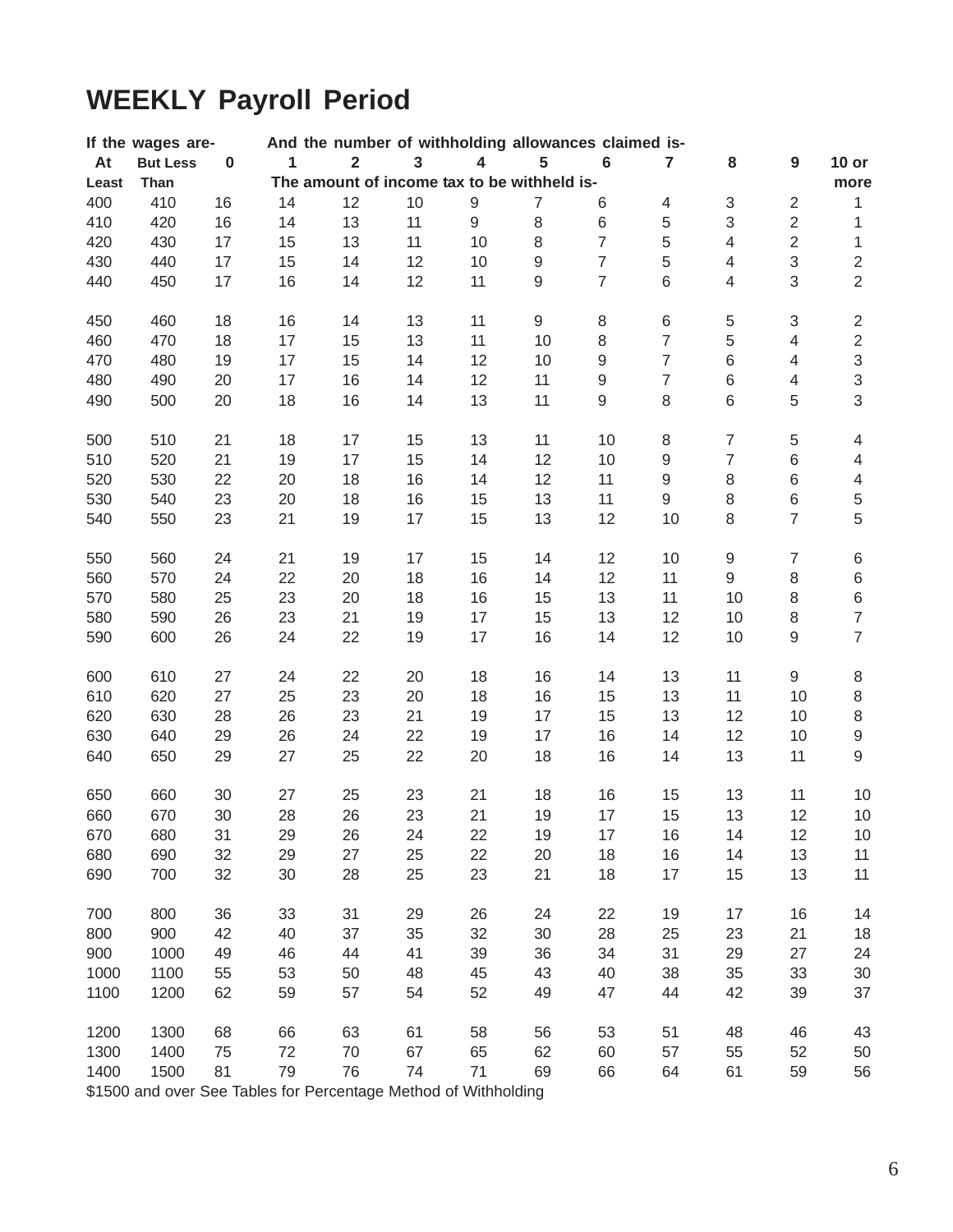# **BIWEEKLY Payroll Period**

|        | If the wages are- |                           | And the number of withholding allowances claimed is- |                           |                     |                                             |                  |                  |                  |                  |                  |                  |
|--------|-------------------|---------------------------|------------------------------------------------------|---------------------------|---------------------|---------------------------------------------|------------------|------------------|------------------|------------------|------------------|------------------|
| At     | <b>But Less</b>   | $\bf{0}$                  | 1                                                    | $\overline{\mathbf{2}}$   | $\mathbf{3}$        | 4                                           | 5                | $6\phantom{1}$   | $\overline{7}$   | 8                | $\boldsymbol{9}$ | $10$ or          |
| Least  | Than              |                           |                                                      |                           |                     | The amount of income tax to be withheld is- |                  |                  |                  |                  |                  | more             |
| 80     | 85                | $\overline{2}$            | $\boldsymbol{0}$                                     | 0                         | $\mathsf 0$         | 0                                           | 0                | 0                | $\mathsf 0$      | $\boldsymbol{0}$ | $\mathbf 0$      | $\mathbf 0$      |
| 85     | 90                | $\sqrt{3}$                | $\mathbf 0$                                          | $\,0\,$                   | $\boldsymbol{0}$    | $\boldsymbol{0}$                            | 0                | 0                | $\boldsymbol{0}$ | $\boldsymbol{0}$ | $\boldsymbol{0}$ | $\boldsymbol{0}$ |
| $90\,$ | 95                | $\,3$                     | $\boldsymbol{0}$                                     | $\boldsymbol{0}$          | $\mathsf 0$         | $\boldsymbol{0}$                            | 0                | 0                | $\boldsymbol{0}$ | $\boldsymbol{0}$ | $\boldsymbol{0}$ | $\boldsymbol{0}$ |
| 95     | 100               | $\ensuremath{\mathsf{3}}$ | 1                                                    | 0                         | $\mathsf 0$         | $\boldsymbol{0}$                            | $\boldsymbol{0}$ | $\mathsf 0$      | $\boldsymbol{0}$ | $\boldsymbol{0}$ | $\boldsymbol{0}$ | $\,0\,$          |
| 100    | 105               | $\sqrt{3}$                | 1                                                    | 0                         | $\mathsf 0$         | $\boldsymbol{0}$                            | $\mathsf 0$      | $\mathsf 0$      | $\boldsymbol{0}$ | $\boldsymbol{0}$ | $\boldsymbol{0}$ | $\mbox{O}$       |
| 105    | 110               | $\ensuremath{\mathsf{3}}$ | 1                                                    | $\boldsymbol{0}$          | $\boldsymbol{0}$    | $\boldsymbol{0}$                            | $\boldsymbol{0}$ | 0                | $\boldsymbol{0}$ | $\boldsymbol{0}$ | $\boldsymbol{0}$ | $\boldsymbol{0}$ |
| 110    | 115               | $\ensuremath{\mathsf{3}}$ | 1                                                    | $\boldsymbol{0}$          | $\mathsf 0$         | $\boldsymbol{0}$                            | $\boldsymbol{0}$ | 0                | $\boldsymbol{0}$ | $\boldsymbol{0}$ | $\boldsymbol{0}$ | $\boldsymbol{0}$ |
| 115    | 120               | $\overline{4}$            | 1                                                    | $\mathbf 0$               | 0                   | $\boldsymbol{0}$                            | 0                | $\mathsf 0$      | $\boldsymbol{0}$ | $\boldsymbol{0}$ | $\boldsymbol{0}$ | $\,0\,$          |
| 120    | 125               | 4                         | 1                                                    | 0                         | $\mathsf 0$         | $\boldsymbol{0}$                            | 0                | $\mathsf 0$      | $\boldsymbol{0}$ | $\boldsymbol{0}$ | $\mathbf 0$      | $\mathbf 0$      |
| 125    | 130               | $\overline{4}$            | $\overline{2}$                                       | $\mathbf 0$               | $\mathsf 0$         | 0                                           | 0                | $\mathsf 0$      | $\boldsymbol{0}$ | $\boldsymbol{0}$ | $\boldsymbol{0}$ | $\boldsymbol{0}$ |
| 130    | 135               | $\overline{4}$            | $\sqrt{2}$                                           | $\boldsymbol{0}$          | $\mathsf{O}\xspace$ | $\,0\,$                                     | $\boldsymbol{0}$ | $\boldsymbol{0}$ | $\mbox{O}$       | $\boldsymbol{0}$ | $\boldsymbol{0}$ | $\boldsymbol{0}$ |
| 135    | 140               | $\overline{4}$            | $\overline{2}$                                       | $\boldsymbol{0}$          | $\mbox{O}$          | $\,0\,$                                     | $\boldsymbol{0}$ | $\boldsymbol{0}$ | $\boldsymbol{0}$ | $\boldsymbol{0}$ | $\boldsymbol{0}$ | $\boldsymbol{0}$ |
| 140    | 145               | $\overline{4}$            | $\overline{2}$                                       | 0                         | $\mathsf 0$         | $\boldsymbol{0}$                            | $\boldsymbol{0}$ | $\mathsf 0$      | $\boldsymbol{0}$ | $\boldsymbol{0}$ | $\boldsymbol{0}$ | $\mathbf 0$      |
| 145    | 150               | $\overline{4}$            | $\overline{2}$                                       | 0                         | $\mathsf 0$         | $\boldsymbol{0}$                            | 0                | $\mathsf 0$      | $\boldsymbol{0}$ | $\mathbf 0$      | $\boldsymbol{0}$ | $\mathbf 0$      |
| 150    | 155               | 5                         | $\overline{2}$                                       | 0                         | $\mathsf 0$         | $\boldsymbol{0}$                            | $\mathsf 0$      | $\mathsf 0$      | $\boldsymbol{0}$ | $\boldsymbol{0}$ | $\boldsymbol{0}$ | $\boldsymbol{0}$ |
| 155    | 160               | $\,$ 5 $\,$               | $\sqrt{2}$                                           | $\,0\,$                   | $\mathbf 0$         | $\boldsymbol{0}$                            | $\boldsymbol{0}$ | 0                | $\boldsymbol{0}$ | $\boldsymbol{0}$ | $\boldsymbol{0}$ | $\boldsymbol{0}$ |
| 160    | 165               | $\,$ 5 $\,$               | 3                                                    | $\boldsymbol{0}$          | $\mathbf 0$         | $\boldsymbol{0}$                            | 0                | $\boldsymbol{0}$ | $\mbox{O}$       | $\boldsymbol{0}$ | $\boldsymbol{0}$ | $\boldsymbol{0}$ |
| 165    | 170               | $\sqrt{5}$                | 3                                                    | 0                         | $\mathbf 0$         | $\boldsymbol{0}$                            | 0                | $\boldsymbol{0}$ | $\mbox{O}$       | $\boldsymbol{0}$ | $\boldsymbol{0}$ | $\boldsymbol{0}$ |
| 170    | 175               | $\mathbf 5$               | 3                                                    | 1                         | $\mathsf 0$         | $\,0\,$                                     | $\boldsymbol{0}$ | $\boldsymbol{0}$ | $\mbox{O}$       | $\boldsymbol{0}$ | $\boldsymbol{0}$ | $\,0\,$          |
| 175    | 180               | 5                         | 3                                                    | 1                         | $\mathsf 0$         | $\boldsymbol{0}$                            | 0                | $\mathsf 0$      | $\boldsymbol{0}$ | $\boldsymbol{0}$ | $\boldsymbol{0}$ | $\boldsymbol{0}$ |
| 180    | 185               | $\,$ 5 $\,$               | $\ensuremath{\mathsf{3}}$                            | 1                         | 0                   | $\boldsymbol{0}$                            | $\boldsymbol{0}$ | 0                | $\mbox{O}$       | $\mathbf 0$      | $\boldsymbol{0}$ | $\boldsymbol{0}$ |
| 185    | 190               | 6                         | 3                                                    | 1                         | $\mathsf 0$         | $\boldsymbol{0}$                            | $\boldsymbol{0}$ | 0                | $\boldsymbol{0}$ | $\boldsymbol{0}$ | $\boldsymbol{0}$ | $\,0\,$          |
| 190    | 195               | $\,6$                     | 3                                                    | 1                         | 0                   | $\boldsymbol{0}$                            | 0                | $\mathsf 0$      | $\boldsymbol{0}$ | $\boldsymbol{0}$ | $\boldsymbol{0}$ | $\mathbf 0$      |
| 195    | 200               | $\,6$                     | 4                                                    | 1                         | 0                   | $\boldsymbol{0}$                            | 0                | $\mathsf 0$      | $\boldsymbol{0}$ | $\boldsymbol{0}$ | $\boldsymbol{0}$ | $\boldsymbol{0}$ |
| 200    | 205               | 6                         | 4                                                    | 1                         | $\mathsf 0$         | 0                                           | 0                | $\mathsf 0$      | $\boldsymbol{0}$ | $\boldsymbol{0}$ | $\boldsymbol{0}$ | $\boldsymbol{0}$ |
| 205    | 210               | 6                         | 4                                                    | $\overline{2}$            | 0                   | $\boldsymbol{0}$                            | $\boldsymbol{0}$ | 0                | $\mbox{O}$       | $\boldsymbol{0}$ | $\boldsymbol{0}$ | $\boldsymbol{0}$ |
| 210    | 215               | 6                         | $\overline{4}$                                       | $\overline{2}$            | $\mathsf 0$         | $\mathbf 0$                                 | $\mathsf 0$      | $\mathsf 0$      | $\boldsymbol{0}$ | $\boldsymbol{0}$ | $\boldsymbol{0}$ | $\boldsymbol{0}$ |
| 215    | 220               |                           | 4                                                    | 2                         | 0                   | 0                                           | 0                | 0                | 0                | 0                | 0                | 0                |
| 220    | 225               | 7                         | 4                                                    | $\overline{c}$            | 0                   | 0                                           | 0                | 0                | 0                | $\boldsymbol{0}$ | $\boldsymbol{0}$ | $\boldsymbol{0}$ |
| 225    | 230               | $\overline{7}$            | 5                                                    | $\overline{2}$            | $\mathsf 0$         | 0                                           | 0                | $\mathsf 0$      | $\mathbf 0$      | $\boldsymbol{0}$ | $\boldsymbol{0}$ | $\mathbf 0$      |
| 230    | 235               | $\overline{7}$            | 5                                                    | $\overline{\mathbf{c}}$   | $\boldsymbol{0}$    | $\boldsymbol{0}$                            | $\boldsymbol{0}$ | $\mathsf 0$      | $\boldsymbol{0}$ | $\boldsymbol{0}$ | $\boldsymbol{0}$ | $\mathbf 0$      |
| 235    | 240               | $\overline{7}$            | 5                                                    | 3                         | 0                   | $\boldsymbol{0}$                            | 0                | 0                | 0                | $\boldsymbol{0}$ | $\boldsymbol{0}$ | $\boldsymbol{0}$ |
| 240    | 245               | $\overline{7}$            | 5                                                    | $\ensuremath{\mathsf{3}}$ | 0                   | $\boldsymbol{0}$                            | 0                | 0                | 0                | $\boldsymbol{0}$ | $\boldsymbol{0}$ | $\boldsymbol{0}$ |
| 245    | 250               | $\,8\,$                   | 5                                                    | $\mathsf 3$               | 1                   | $\boldsymbol{0}$                            | 0                | 0                | 0                | $\boldsymbol{0}$ | $\boldsymbol{0}$ | $\boldsymbol{0}$ |
| 250    | 255               | 8                         | 5                                                    | 3                         | 1                   | 0                                           | 0                | 0                | 0                | $\boldsymbol{0}$ | $\boldsymbol{0}$ | $\mathbf 0$      |
| 255    | 260               | $\,8\,$                   | 5                                                    | 3                         | 1                   | $\boldsymbol{0}$                            | $\boldsymbol{0}$ | $\boldsymbol{0}$ | $\mbox{O}$       | $\boldsymbol{0}$ | $\boldsymbol{0}$ | $\mathbf 0$      |
| 260    | 265               | $\,8\,$                   | 6                                                    | $\ensuremath{\mathsf{3}}$ | 1                   | 0                                           | 0                | 0                | 0                | $\mathbf 0$      | $\boldsymbol{0}$ | $\boldsymbol{0}$ |
| 265    | 270               | 8                         | 6                                                    | 3                         | 1                   | 0                                           | 0                | 0                | 0                | $\mathbf 0$      | 0                | $\boldsymbol{0}$ |
| 270    | 275               | $\boldsymbol{9}$          | 6                                                    | 4                         |                     | 0                                           | 0                | 0                | $\mathbf 0$      | $\boldsymbol{0}$ | 0                | $\boldsymbol{0}$ |
| 275    | 280               | $\hbox{9}$                | 6                                                    | 4                         | 1                   | 0                                           | 0                | 0                | $\boldsymbol{0}$ | $\boldsymbol{0}$ | $\boldsymbol{0}$ | $\mathbf 0$      |
|        |                   |                           |                                                      |                           |                     | (continued on next page)                    |                  |                  |                  |                  |                  |                  |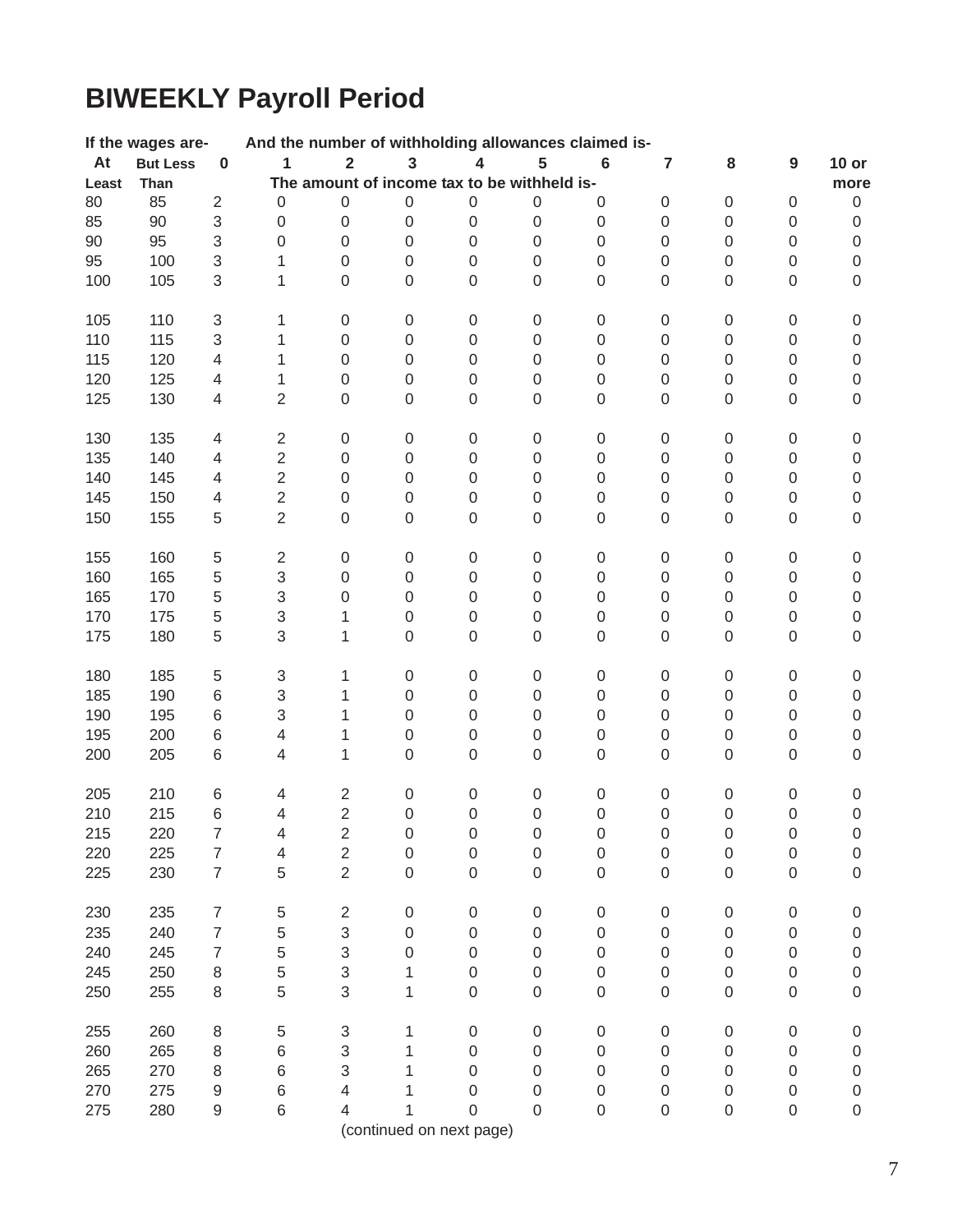# **BIWEEKLY Payroll Period**

|       | If the wages are- |                  | And the number of withholding allowances claimed is- |                          |                           |                           |                                             |                          |                  |                  |                  |                  |
|-------|-------------------|------------------|------------------------------------------------------|--------------------------|---------------------------|---------------------------|---------------------------------------------|--------------------------|------------------|------------------|------------------|------------------|
| At    | <b>But Less</b>   | $\pmb{0}$        | 1                                                    | $\overline{\mathbf{2}}$  | $\overline{\mathbf{3}}$   | 4                         | 5                                           | $6\phantom{1}6$          | 7                | 8                | $\boldsymbol{9}$ | $10$ or          |
| Least | Than              |                  |                                                      |                          |                           |                           | The amount of income tax to be withheld is- |                          |                  |                  |                  | more             |
| 280   | 290               |                  | $\,$ 6 $\,$                                          | $\overline{\mathbf{4}}$  |                           | $\boldsymbol{0}$          | $\,0\,$                                     |                          |                  |                  |                  |                  |
|       |                   | $\boldsymbol{9}$ |                                                      |                          | $\sqrt{2}$                |                           |                                             | $\boldsymbol{0}$         | $\boldsymbol{0}$ | 0                | $\boldsymbol{0}$ | 0                |
| 290   | 300               | $\mathsf g$      | $\overline{7}$                                       | $\overline{\mathcal{A}}$ | $\mathbf 2$               | $\boldsymbol{0}$          | $\boldsymbol{0}$                            | $\boldsymbol{0}$         | 0                | $\boldsymbol{0}$ | $\mbox{O}$       | $\boldsymbol{0}$ |
| 300   | 310               | 10               | $\overline{7}$                                       | 5                        | $\overline{2}$            | $\boldsymbol{0}$          | 0                                           | $\boldsymbol{0}$         | 0                | $\boldsymbol{0}$ | $\boldsymbol{0}$ | $\boldsymbol{0}$ |
| 310   | 320               | 10               | $\overline{7}$                                       | 5                        | $\sqrt{3}$                | $\boldsymbol{0}$          | 0                                           | 0                        | 0                | $\boldsymbol{0}$ | $\boldsymbol{0}$ | $\boldsymbol{0}$ |
| 320   | 330               | 11               | 8                                                    | 5                        | 3                         | 1                         | 0                                           | $\boldsymbol{0}$         | 0                | $\boldsymbol{0}$ | $\boldsymbol{0}$ | $\mathsf 0$      |
| 330   | 340               | 11               | 8                                                    | 5                        | $\ensuremath{\mathsf{3}}$ | 1                         | 0                                           | $\boldsymbol{0}$         | 0                | $\boldsymbol{0}$ | $\boldsymbol{0}$ | $\boldsymbol{0}$ |
| 340   | 350               | 11               | $\,8\,$                                              | 6                        | 3                         | 1                         | $\boldsymbol{0}$                            | $\boldsymbol{0}$         | 0                | $\mathsf 0$      | $\mathsf 0$      | $\mathsf 0$      |
| 350   | 360               | 12               | $\hbox{9}$                                           | $\,6$                    | 4                         | 1                         | $\boldsymbol{0}$                            | $\boldsymbol{0}$         | 0                | $\mathsf 0$      | $\boldsymbol{0}$ | $\mathsf 0$      |
| 360   | 370               | 12               | 9                                                    | 6                        | 4                         | $\overline{c}$            | $\boldsymbol{0}$                            | $\boldsymbol{0}$         | 0                | $\boldsymbol{0}$ | $\mbox{O}$       | $\mathsf 0$      |
| 370   | 380               | 13               | 10                                                   | $\overline{7}$           | $\overline{4}$            | $\overline{2}$            | $\boldsymbol{0}$                            | $\boldsymbol{0}$         | 0                | $\boldsymbol{0}$ | $\boldsymbol{0}$ | $\boldsymbol{0}$ |
| 380   | 390               | 13               | 10                                                   | $\boldsymbol{7}$         | $\,$ 5 $\,$               | $\overline{2}$            | $\boldsymbol{0}$                            | $\boldsymbol{0}$         | 0                | $\boldsymbol{0}$ | 0                | 0                |
| 390   | 400               | 13               | 10                                                   | $\overline{7}$           | 5                         | $\ensuremath{\mathsf{3}}$ | $\boldsymbol{0}$                            | $\,0\,$                  | 0                | $\boldsymbol{0}$ | $\mbox{O}$       | $\boldsymbol{0}$ |
| 400   | 410               | 14               | 11                                                   | $\,8\,$                  | 5                         | 3                         | 1                                           | $\boldsymbol{0}$         | 0                | 0                | 0                | $\boldsymbol{0}$ |
| 410   | 420               | 14               | 11                                                   | 8                        | 6                         | 3                         | 1                                           | $\boldsymbol{0}$         | 0                | $\boldsymbol{0}$ | $\mbox{O}$       | $\boldsymbol{0}$ |
| 420   | 430               | 15               | 12                                                   | 9                        | 6                         | 4                         | 1                                           | 0                        | 0                | $\boldsymbol{0}$ | $\mbox{O}$       | $\mathsf 0$      |
| 430   | 440               | 15               | 12                                                   | $\boldsymbol{9}$         | $\,6$                     | 4                         | $\overline{c}$                              | $\boldsymbol{0}$         | 0                | $\boldsymbol{0}$ | $\boldsymbol{0}$ | $\boldsymbol{0}$ |
| 440   | 450               | 15               | 12                                                   | 9                        | $\,$ 6 $\,$               | 4                         | $\overline{2}$                              | $\boldsymbol{0}$         | 0                | $\boldsymbol{0}$ | $\mbox{O}$       | $\boldsymbol{0}$ |
| 450   | 460               | 16               | 13                                                   | 10                       | 7                         | 4                         | $\overline{2}$                              | $\boldsymbol{0}$         | $\mathsf 0$      | $\boldsymbol{0}$ | $\boldsymbol{0}$ | $\boldsymbol{0}$ |
| 460   | 470               | 16               | 13                                                   | 10                       | $\overline{7}$            | 5                         | $\overline{2}$                              | $\boldsymbol{0}$         | 0                | $\boldsymbol{0}$ | $\boldsymbol{0}$ | $\boldsymbol{0}$ |
| 470   | 480               | 17               | 14                                                   | 11                       | $\overline{7}$            | 5                         | 3                                           | 0                        | $\mathsf 0$      | $\boldsymbol{0}$ | $\boldsymbol{0}$ | $\boldsymbol{0}$ |
| 480   | 490               | 17               | 14                                                   | 11                       | 8                         | 5                         | 3                                           | 1                        | $\mathsf 0$      | $\boldsymbol{0}$ | 0                | 0                |
| 490   | 500               | 17               | 14                                                   | 11                       | $\,8\,$                   | $\,6\,$                   | 3                                           | 1                        | $\boldsymbol{0}$ | $\mathsf 0$      | $\boldsymbol{0}$ | $\mathsf 0$      |
| 500   | 520               | 18               | 15                                                   | 12                       | $\mathsf g$               | $\,$ 6 $\,$               | $\overline{4}$                              | 1                        | $\mathsf 0$      | $\boldsymbol{0}$ | $\mbox{O}$       | $\mathsf 0$      |
| 520   | 540               | 19               | 16                                                   | 13                       | 10                        | $\overline{7}$            | $\overline{\mathbf{4}}$                     | $\overline{2}$           | $\boldsymbol{0}$ | $\boldsymbol{0}$ | $\mbox{O}$       | $\boldsymbol{0}$ |
| 540   | 560               | 20               | 17                                                   | 14                       | 10                        | $\overline{7}$            | 5                                           | 3                        | $\mathsf 0$      | $\boldsymbol{0}$ | $\boldsymbol{0}$ | $\boldsymbol{0}$ |
| 560   | 580               | 20               | 17                                                   | 14                       | 11                        | 8                         | 6                                           | 3                        | 1                | $\boldsymbol{0}$ | $\boldsymbol{0}$ | 0                |
| 580   | 600               | 21               | 18                                                   | 15                       | 12                        | 9                         | 6                                           | $\overline{\mathcal{L}}$ | $\overline{2}$   | 0                | $\mathbf 0$      | $\boldsymbol{0}$ |
| 600   | 620               | 22               | 19                                                   | 16                       | 13                        | 10                        | 7                                           | 4                        | 2                | 0                | $\boldsymbol{0}$ | 0                |
| 620   | 640               | 23               | 20                                                   | 17                       | 14                        | 11                        | 8                                           | 5                        | 3                | $\boldsymbol{0}$ | $\boldsymbol{0}$ | $\mathsf 0$      |
| 640   | 660               | 24               | 21                                                   | 18                       | 14                        | 11                        | 8                                           | 6                        | 3                | 1                | $\mathsf 0$      | 0                |
| 660   | 680               | 25               | 21                                                   | 18                       | 15                        | 12                        | 9                                           | $\,6$                    | $\overline{4}$   | $\overline{c}$   | $\boldsymbol{0}$ | 0                |
| 680   | 700               | 26               | 22                                                   | 19                       | 16                        | 13                        | 10                                          | $\overline{7}$           | 5                | $\overline{2}$   | $\boldsymbol{0}$ | 0                |
| 700   | 720               | 27               | 23                                                   | 20                       | 17                        | 14                        | 11                                          | 8                        | 5                | 3                | 1                | $\boldsymbol{0}$ |
| 720   | 740               | 28               | 24                                                   | 21                       | 18                        | 15                        | 12                                          | 8                        |                  | 3                |                  |                  |
|       |                   |                  |                                                      |                          |                           |                           |                                             |                          | 6                |                  | 1                | 0                |
| 740   | 760               | 29               | 25                                                   | 22                       | 18                        | 15                        | 12                                          | 9                        | 6                | 4                | $\overline{2}$   | 0                |
| 760   | 780               | 29               | 26                                                   | 23                       | 19                        | 16                        | 13                                          | 10                       | 7                | $\,$ 5 $\,$      | $\sqrt{2}$       | 0                |
| 780   | 800               | 30               | 27                                                   | 23                       | 20                        | 17                        | 14                                          | 11                       | 8                | 5                | 3                | 1                |
| 800   | 820               | 31               | 28                                                   | 24                       | 21                        | 18                        | 15                                          | 12                       | 9                | $\,$ 6 $\,$      | 4                | 1                |
| 820   | 840               | 32               | 29                                                   | 25                       | 22                        | 19                        | 16                                          | 12                       | 9                | 6                | 4                | $\overline{c}$   |
| 840   | 860               | 33               | 30                                                   | 26                       | 23                        | 19                        | 16                                          | 13                       | 10               | $\overline{7}$   | 5                | $\overline{2}$   |
|       |                   |                  |                                                      |                          | (continued on next page)  |                           |                                             |                          |                  |                  |                  |                  |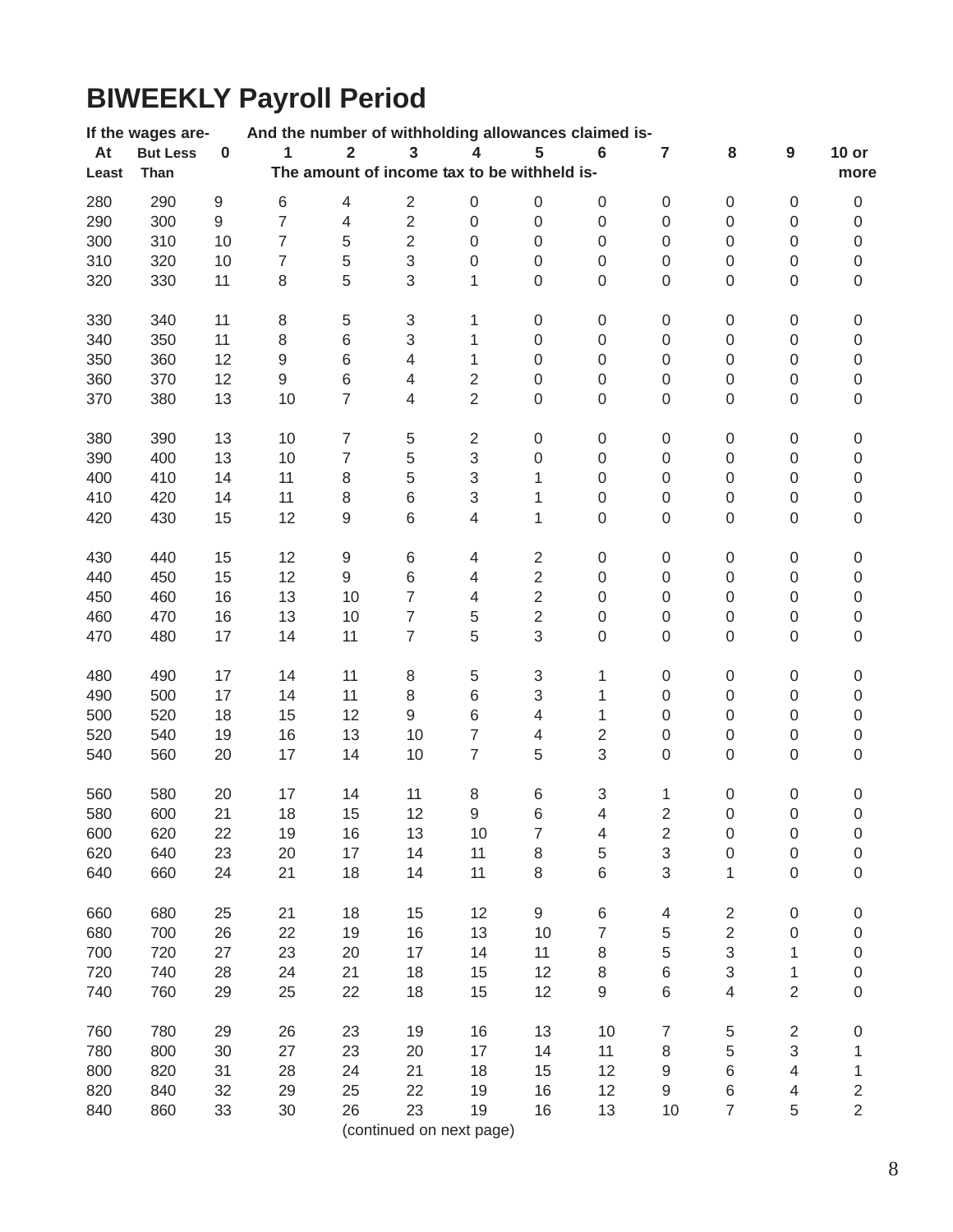# **BIWEEKLY Payroll Period**

|       | If the wages are-                                               |           | And the number of withholding allowances claimed is- |                         |                                             |     |     |         |                |                  |                  |                |
|-------|-----------------------------------------------------------------|-----------|------------------------------------------------------|-------------------------|---------------------------------------------|-----|-----|---------|----------------|------------------|------------------|----------------|
| At    | <b>But Less</b>                                                 | $\pmb{0}$ | 1                                                    | $\overline{\mathbf{2}}$ | $\overline{\mathbf{3}}$                     | 4   | 5   | $\bf 6$ | $\overline{7}$ | 8                | $\boldsymbol{9}$ | $10$ or        |
| Least | Than                                                            |           |                                                      |                         | The amount of income tax to be withheld is- |     |     |         |                |                  |                  | more           |
| 860   | 880                                                             | 34        | 30                                                   | 27                      | 24                                          | 20  | 17  | 14      | 11             | 8                | $\,$ 5 $\,$      | $\sqrt{3}$     |
| 880   | 900                                                             | 35        | 31                                                   | 28                      | 24                                          | 21  | 18  | 15      | 12             | $\hbox{9}$       | 6                | $\overline{4}$ |
| 900   | 920                                                             | 36        | 32                                                   | 29                      | 25                                          | 22  | 19  | 16      | 13             | $\boldsymbol{9}$ | 7                | $\overline{4}$ |
|       |                                                                 |           |                                                      |                         |                                             |     |     |         |                |                  |                  |                |
| 920   | 940                                                             | 37        | 33                                                   | 30                      | 26                                          | 23  | 20  | 16      | 13             | 10               | $\overline{7}$   | $\mathbf 5$    |
| 940   | 960                                                             | 38        | 34                                                   | 31                      | 27                                          | 24  | 20  | 17      | 14             | 11               | 8                | 5              |
| 960   | 980                                                             | 39        | 35                                                   | 32                      | 28                                          | 25  | 21  | 18      | 15             | 12               | 9                | $\,6$          |
| 980   | 1000                                                            | 40        | 36                                                   | 32                      | 29                                          | 26  | 22  | 19      | 16             | 13               | 10               | $\overline{7}$ |
| 1000  | 1020                                                            | 42        | 37                                                   | 33                      | 30                                          | 26  | 23  | 20      | 17             | 13               | 10               | $\overline{7}$ |
| 1020  | 1040                                                            | 43        | 38                                                   | 34                      | 31                                          | 27  | 24  | 20      | 17             | 14               | 11               | $\,8\,$        |
| 1040  | 1060                                                            | 44        | 39                                                   | 35                      | 32                                          | 28  | 25  | 21      | 18             | 15               | 12               | $\hbox{9}$     |
|       |                                                                 |           |                                                      |                         |                                             |     |     |         |                |                  |                  |                |
| 1060  | 1080                                                            | 45        | 41                                                   | 36                      | 33                                          | 29  | 26  | 22      | 19             | 16               | 13               | 10             |
| 1080  | 1100                                                            | 46        | 42                                                   | 37                      | 33                                          | 30  | 27  | 23      | 20             | 17               | 14               | 11             |
| 1100  | 1120                                                            | 48        | 43                                                   | 38                      | 34                                          | 31  | 27  | 24      | 21             | 17               | 14               | 11             |
| 1120  | 1140                                                            | 49        | 44                                                   | 40                      | 35                                          | 32  | 28  | 25      | 21             | 18               | 15               | 12             |
| 1140  | 1160                                                            | 50        | 45                                                   | 41                      | 36                                          | 33  | 29  | 26      | 22             | 19               | 16               | 13             |
| 1160  | 1180                                                            | 51        | 47                                                   | 42                      | 37                                          | 34  | 30  | 27      | 23             | 20               | 17               | 14             |
| 1180  | 1200                                                            | 52        | 48                                                   | 43                      | 39                                          | 35  | 31  | 28      | 24             | 21               | 18               | 15             |
| 1200  | 1220                                                            | 54        | 49                                                   | 44                      | 40                                          | 35  | 32  | 28      | 25             | 22               | 18               | 15             |
| 1220  | 1240                                                            | 55        | 50                                                   | 46                      | 41                                          | 36  | 33  | 29      | 26             | 22               | 19               | 16             |
| 1240  | 1260                                                            | 56        | 51                                                   | 47                      | 42                                          | 38  | 34  | 30      | 27             | 23               | 20               | 17             |
|       |                                                                 |           |                                                      |                         |                                             |     |     |         |                |                  |                  |                |
| 1260  | 1280                                                            | 57        | 53                                                   | 48                      | 43                                          | 39  | 35  | 31      | 28             | 24               | 21               | 18             |
| 1280  | 1300                                                            | 58        | 54                                                   | 49                      | 45                                          | 40  | 36  | 32      | 29             | 25               | 22               | 19             |
| 1300  | 1320                                                            | 60        | 55                                                   | 50                      | 46                                          | 41  | 36  | 33      | 30             | 26               | 23               | 19             |
| 1320  | 1420                                                            | 63        | 59                                                   | 54                      | 49                                          | 45  | 40  | 36      | 32             | 29               | 25               | 22             |
| 1420  | 1520                                                            | 70        | 65                                                   | 60                      | 55                                          | 51  | 46  | 41      | 37             | 33               | 30               | 26             |
|       |                                                                 |           |                                                      |                         |                                             |     |     |         |                |                  |                  |                |
| 1520  | 1620                                                            | 76        | 71                                                   | 66                      | 61                                          | 57  | 52  | 47      | 43             | 38               | 34               | 31             |
| 1620  | 1720                                                            | 83        | 78                                                   | 73                      | 68                                          | 63  | 58  | 53      | 49             | 44               | 40               | 35             |
| 1720  | 1820                                                            | 89        | 84                                                   | 79                      | 74                                          | 69  | 64  | 59      | 55             | 50               | 46               | 41             |
| 1820  | 1920                                                            | 96        | 91                                                   | 86                      | 81                                          | 76  | 71  | 66      | 61             | 56               | 52               | 47             |
| 1920  | 2020                                                            | 102       | 97                                                   | 92                      | 87                                          | 82  | 77  | 72      | 67             | 62               | 58               | 53             |
| 2020  | 2120                                                            | 109       | 104                                                  | 99                      | 94                                          | 89  | 84  | 79      | 74             | 69               | 64               | 59             |
| 2120  | 2220                                                            | 115       | 110                                                  | 105                     | 100                                         | 95  | 90  | 85      | 80             | 75               | 70               | 65             |
|       |                                                                 |           |                                                      |                         |                                             |     |     |         |                |                  |                  |                |
| 2220  | 2320                                                            | 122       | 117                                                  | 112                     | 107                                         | 102 | 97  | 92      | 87             | 82               | 77               | 72             |
| 2320  | 2420                                                            | 128       | 123                                                  | 118                     | 113                                         | 108 | 103 | 98      | 93             | 88               | 83               | 78             |
| 2420  | 2520                                                            | 135       | 130                                                  | 125                     | 120                                         | 115 | 110 | 105     | 100            | 95               | 90               | 85             |
| 2520  | 2620                                                            | 141       | 136                                                  | 131                     | 126                                         | 121 | 116 | 111     | 106            | 101              | 96               | 91             |
| 2620  | 2720                                                            | 148       | 143                                                  | 138                     | 133                                         | 128 | 123 | 118     | 113            | 108              | 103              | 98             |
| 2720  | 2820                                                            | 154       | 149                                                  | 144                     | 139                                         | 134 | 129 | 124     | 119            | 114              | 109              | 104            |
| 2820  | 2920                                                            | 161       | 156                                                  | 151                     | 146                                         | 141 | 136 | 131     | 126            | 121              | 116              | 111            |
| 2920  | 3020                                                            | 167       | 162                                                  | 157                     | 152                                         | 147 | 142 | 137     | 132            | 127              | 122              | 117            |
|       | \$3020 and over See Tables for Percentage Method of Withholding |           |                                                      |                         |                                             |     |     |         |                |                  |                  |                |
|       |                                                                 |           |                                                      |                         |                                             |     |     |         |                |                  |                  |                |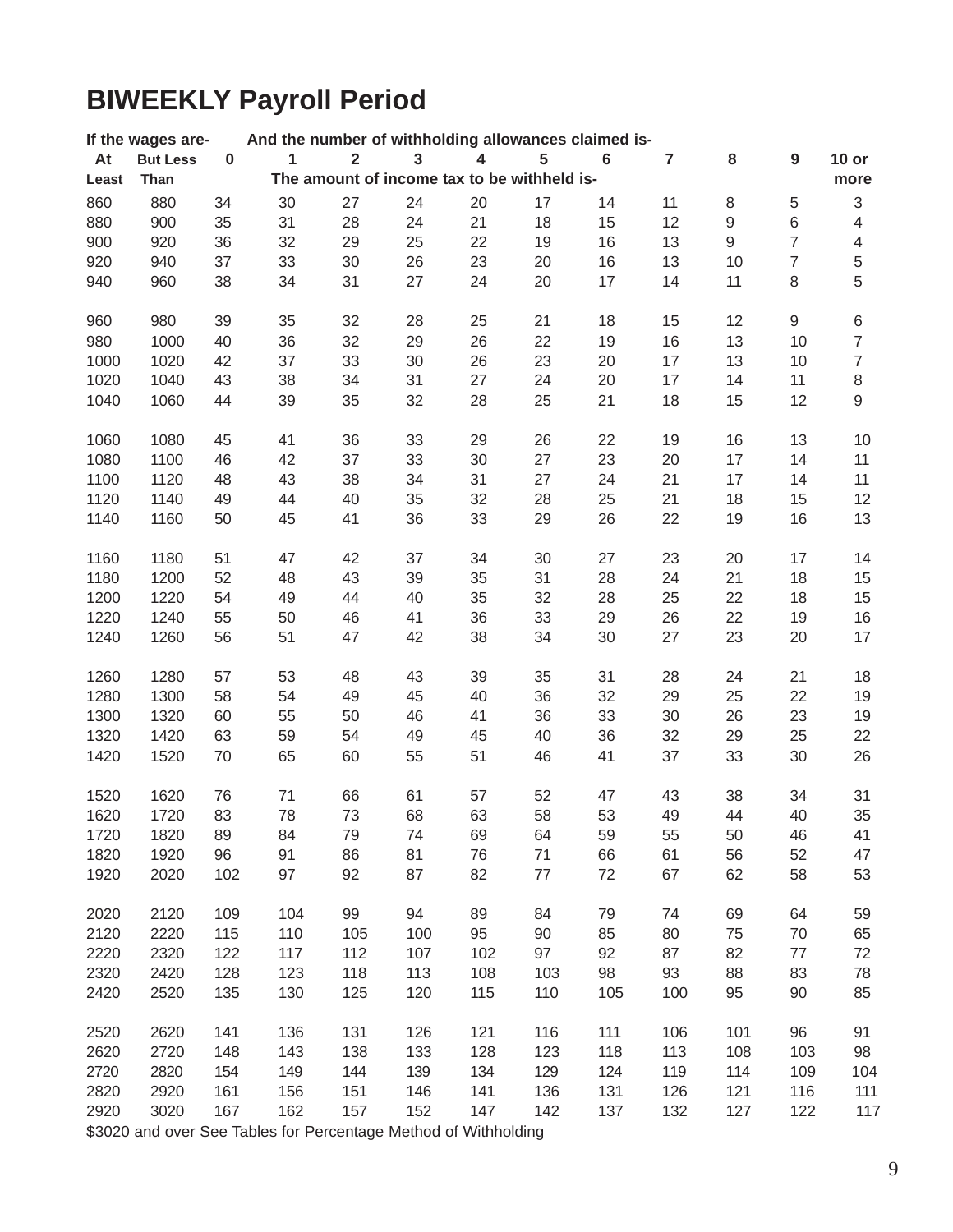# **SEMIMONTHLY Payroll Period**

|        | If the wages are- |                           | And the number of withholding allowances claimed is- |                         |                                             |                     |                     |                  |                     |                  |                     |                  |
|--------|-------------------|---------------------------|------------------------------------------------------|-------------------------|---------------------------------------------|---------------------|---------------------|------------------|---------------------|------------------|---------------------|------------------|
| At     | <b>But Less</b>   | $\pmb{0}$                 | $\mathbf{1}$                                         | $\overline{\mathbf{2}}$ | $\overline{\mathbf{3}}$                     | 4                   | 5                   | $\bf 6$          | $\overline{7}$      | 8                | 9                   | $10$ or          |
| Least  | Than              |                           |                                                      |                         | The amount of income tax to be withheld is- |                     |                     |                  |                     |                  |                     | more             |
| 85     | 90                | 3                         | $\boldsymbol{0}$                                     | $\boldsymbol{0}$        | $\boldsymbol{0}$                            | $\boldsymbol{0}$    | $\boldsymbol{0}$    | 0                | $\boldsymbol{0}$    | 0                | $\boldsymbol{0}$    | $\,0\,$          |
| $90\,$ | 95                | $\ensuremath{\mathsf{3}}$ | $\boldsymbol{0}$                                     | $\boldsymbol{0}$        | $\boldsymbol{0}$                            | $\boldsymbol{0}$    | $\boldsymbol{0}$    | $\boldsymbol{0}$ | $\boldsymbol{0}$    | 0                | $\boldsymbol{0}$    | $\mathsf 0$      |
| 95     | 100               | $\mathsf 3$               | $\boldsymbol{0}$                                     | $\boldsymbol{0}$        | $\boldsymbol{0}$                            | $\boldsymbol{0}$    | $\boldsymbol{0}$    | $\boldsymbol{0}$ | $\boldsymbol{0}$    | 0                | $\mathsf 0$         | $\boldsymbol{0}$ |
| 100    | 105               | $\ensuremath{\mathsf{3}}$ | 1                                                    | $\boldsymbol{0}$        | $\boldsymbol{0}$                            | $\boldsymbol{0}$    | $\boldsymbol{0}$    | $\boldsymbol{0}$ | $\boldsymbol{0}$    | 0                | $\mathbf 0$         | $\boldsymbol{0}$ |
| 105    | 110               | 3                         | 1                                                    | $\boldsymbol{0}$        | $\mbox{O}$                                  | $\boldsymbol{0}$    | 0                   | $\boldsymbol{0}$ | 0                   | 0                | $\mathbf 0$         | $\mathsf 0$      |
|        |                   |                           |                                                      |                         |                                             |                     |                     |                  |                     |                  |                     |                  |
| 110    | 115               | $\ensuremath{\mathsf{3}}$ | 1                                                    | $\boldsymbol{0}$        | $\boldsymbol{0}$                            | $\pmb{0}$           | $\pmb{0}$           | 0                | $\boldsymbol{0}$    | $\boldsymbol{0}$ | $\boldsymbol{0}$    | 0                |
| 115    | 120               | $\overline{4}$            | $\mathbf{1}$                                         | $\boldsymbol{0}$        | $\boldsymbol{0}$                            | $\,0\,$             | $\boldsymbol{0}$    | $\boldsymbol{0}$ | $\boldsymbol{0}$    | $\boldsymbol{0}$ | $\boldsymbol{0}$    | $\mathsf 0$      |
| 120    | 125               | $\overline{4}$            | 1                                                    | $\boldsymbol{0}$        | $\boldsymbol{0}$                            | $\boldsymbol{0}$    | $\boldsymbol{0}$    | $\boldsymbol{0}$ | 0                   | 0                | $\mathsf 0$         | $\mathsf 0$      |
| 125    | 130               | $\overline{\mathcal{A}}$  | 1                                                    | $\boldsymbol{0}$        | $\boldsymbol{0}$                            | 0                   | $\boldsymbol{0}$    | $\boldsymbol{0}$ | 0                   | 0                | $\mathsf 0$         | $\mathsf 0$      |
| 130    | 135               | $\overline{\mathcal{A}}$  | 1                                                    | $\boldsymbol{0}$        | $\boldsymbol{0}$                            | $\boldsymbol{0}$    | $\boldsymbol{0}$    | $\boldsymbol{0}$ | 0                   | 0                | $\mathsf 0$         | $\boldsymbol{0}$ |
|        |                   |                           |                                                      |                         |                                             |                     |                     |                  |                     |                  |                     |                  |
| 135    | 140               | $\overline{4}$            | $\sqrt{2}$                                           | $\boldsymbol{0}$        | $\boldsymbol{0}$                            | $\boldsymbol{0}$    | $\boldsymbol{0}$    | $\boldsymbol{0}$ | $\boldsymbol{0}$    | $\pmb{0}$        | 0                   | $\boldsymbol{0}$ |
| 140    | 145               | $\overline{\mathbf{4}}$   | $\overline{c}$                                       | $\boldsymbol{0}$        | $\boldsymbol{0}$                            | $\mathsf 0$         | $\boldsymbol{0}$    | $\boldsymbol{0}$ | $\boldsymbol{0}$    | $\,0\,$          | $\boldsymbol{0}$    | $\mathsf 0$      |
| 145    | 150               | $\overline{4}$            | $\sqrt{2}$                                           | $\boldsymbol{0}$        | $\boldsymbol{0}$                            | $\boldsymbol{0}$    | $\boldsymbol{0}$    | $\mathbf 0$      | $\boldsymbol{0}$    | $\,0\,$          | $\boldsymbol{0}$    | $\mathsf 0$      |
| 150    | 155               | 5                         | $\sqrt{2}$                                           | $\boldsymbol{0}$        | $\boldsymbol{0}$                            | $\boldsymbol{0}$    | $\boldsymbol{0}$    | $\boldsymbol{0}$ | $\boldsymbol{0}$    | 0                | 0                   | $\mathsf 0$      |
| 155    | 160               | 5                         | $\overline{2}$                                       | $\boldsymbol{0}$        | $\mathbf 0$                                 | $\boldsymbol{0}$    | $\boldsymbol{0}$    | $\mathbf 0$      | 0                   | 0                | $\mathsf 0$         | $\mathbf 0$      |
|        |                   |                           |                                                      |                         |                                             |                     |                     |                  |                     |                  |                     |                  |
| 160    | 165               | $\,$ 5 $\,$               | $\overline{c}$                                       | $\boldsymbol{0}$        | $\boldsymbol{0}$                            | $\boldsymbol{0}$    | $\boldsymbol{0}$    | 0                | $\boldsymbol{0}$    | $\boldsymbol{0}$ | $\boldsymbol{0}$    | 0                |
| 165    | 170               | 5                         | $\ensuremath{\mathsf{3}}$                            | $\boldsymbol{0}$        | $\boldsymbol{0}$                            | $\,0\,$             | $\boldsymbol{0}$    | $\boldsymbol{0}$ | $\boldsymbol{0}$    | $\boldsymbol{0}$ | $\boldsymbol{0}$    | $\boldsymbol{0}$ |
| 170    | 175               | 5                         | $\mathsf 3$                                          | $\boldsymbol{0}$        | $\boldsymbol{0}$                            | $\boldsymbol{0}$    | $\boldsymbol{0}$    | $\boldsymbol{0}$ | $\boldsymbol{0}$    | 0                | $\mathsf 0$         | $\boldsymbol{0}$ |
| 175    | 180               | $\,$ 5 $\,$               | $\ensuremath{\mathsf{3}}$                            | $\boldsymbol{0}$        | $\boldsymbol{0}$                            | $\boldsymbol{0}$    | $\boldsymbol{0}$    | $\mbox{O}$       | 0                   | 0                | $\mathbf 0$         | $\boldsymbol{0}$ |
| 180    | 185               | 5                         | 3                                                    | $\boldsymbol{0}$        | $\boldsymbol{0}$                            | $\,0\,$             | $\boldsymbol{0}$    | $\boldsymbol{0}$ | 0                   | 0                | 0                   | $\mathsf 0$      |
|        |                   |                           |                                                      |                         |                                             |                     |                     |                  |                     |                  |                     |                  |
| 185    | 190               | 6                         | $\ensuremath{\mathsf{3}}$                            | 1                       | $\boldsymbol{0}$                            | $\boldsymbol{0}$    | $\boldsymbol{0}$    | $\boldsymbol{0}$ | $\boldsymbol{0}$    | $\boldsymbol{0}$ | $\boldsymbol{0}$    | 0                |
| 190    | 195               | 6                         | $\ensuremath{\mathsf{3}}$                            | 1                       | $\boldsymbol{0}$                            | $\boldsymbol{0}$    | $\boldsymbol{0}$    | $\boldsymbol{0}$ | $\boldsymbol{0}$    | $\boldsymbol{0}$ | $\boldsymbol{0}$    | $\mathsf 0$      |
| 195    | 200               | $\,6$                     | 3                                                    | 1                       | $\boldsymbol{0}$                            | $\boldsymbol{0}$    | $\boldsymbol{0}$    | $\boldsymbol{0}$ | 0                   | 0                | $\mathsf 0$         | $\boldsymbol{0}$ |
| 200    | 205               | 6                         | $\overline{\mathbf{4}}$                              | 1                       | $\boldsymbol{0}$                            | $\boldsymbol{0}$    | $\mathbf 0$         | 0                | 0                   | 0                | $\mathsf 0$         | $\mathsf 0$      |
| 205    | 210               | 6                         | 4                                                    | 1                       | $\mathbf 0$                                 | $\mathbf 0$         | $\mathbf 0$         | $\boldsymbol{0}$ | 0                   | 0                | $\mathsf 0$         | $\boldsymbol{0}$ |
|        |                   |                           |                                                      |                         |                                             |                     |                     |                  |                     |                  |                     |                  |
| 210    | 215               | 6                         | $\overline{4}$                                       | 1                       | $\boldsymbol{0}$                            | $\boldsymbol{0}$    | $\boldsymbol{0}$    | $\pmb{0}$        | 0                   | $\pmb{0}$        | 0                   | $\boldsymbol{0}$ |
| 215    | 220               | $\overline{7}$            | $\overline{\mathcal{L}}$                             | $\overline{2}$          | $\boldsymbol{0}$                            | $\boldsymbol{0}$    | $\mathbf 0$         | $\boldsymbol{0}$ | $\boldsymbol{0}$    | $\mathbf 0$      | $\boldsymbol{0}$    | $\mathsf 0$      |
| 220    | 225               | $\overline{7}$            | 4                                                    | $\overline{2}$          | $\mathbf 0$                                 | $\mathsf{O}\xspace$ | $\mathsf{O}\xspace$ | $\mathbf 0$      | $\mathsf{O}\xspace$ | 0                | 0                   | $\overline{0}$   |
| 225    | 230               | 7                         | 4                                                    | $\mathbf 2$             | $\mathbf 0$                                 | $\boldsymbol{0}$    | $\mathbf 0$         | 0                | 0                   | 0                | 0                   | 0                |
| 230    | 235               | $\overline{7}$            | 4                                                    | $\overline{2}$          | $\mathbf 0$                                 | 0                   | 0                   | $\mathbf 0$      | 0                   | 0                | 0                   | $\overline{0}$   |
| 235    | 240               | $\overline{7}$            | 5                                                    | $\overline{2}$          | $\boldsymbol{0}$                            | $\boldsymbol{0}$    | $\boldsymbol{0}$    | $\mbox{O}$       | $\boldsymbol{0}$    | 0                | $\mathsf{O}\xspace$ | 0                |
| 240    | 245               | $\overline{7}$            | 5                                                    | $\overline{c}$          | $\mathbf 0$                                 | 0                   | 0                   | 0                | 0                   | 0                | 0                   | $\mathbf 0$      |
| 245    | 250               | $\overline{7}$            | 5                                                    | $\overline{2}$          | 0                                           | 0                   | 0                   | 0                | 0                   | 0                | 0                   | $\mathbf 0$      |
| 250    | 255               | $\,8\,$                   | 5                                                    | $\,$ 3 $\,$             | $\boldsymbol{0}$                            | $\boldsymbol{0}$    | $\boldsymbol{0}$    | $\mbox{O}$       | 0                   | 0                | 0                   | $\mathbf 0$      |
| 255    | 260               | 8                         | 5                                                    | 3                       | $\boldsymbol{0}$                            | $\boldsymbol{0}$    | $\boldsymbol{0}$    | $\boldsymbol{0}$ | 0                   | 0                | $\mathsf 0$         | 0                |
|        |                   |                           |                                                      |                         |                                             |                     |                     |                  |                     |                  |                     |                  |
| 260    | 265               | $\, 8$                    | 5                                                    | 3                       | $\mathbf 0$                                 | $\boldsymbol{0}$    | $\boldsymbol{0}$    | $\mbox{O}$       | $\boldsymbol{0}$    | 0                | $\boldsymbol{0}$    | 0                |
| 265    | 270               | $\,8\,$                   | $\,6$                                                | $\,$ 3 $\,$             | 1                                           | 0                   | 0                   | 0                | 0                   | 0                | 0                   | 0                |
| 270    | 275               | 8                         | $\,6$                                                | 3                       | 1                                           | 0                   | 0                   | 0                | 0                   | 0                | 0                   | 0                |
| 275    | 280               | $\boldsymbol{9}$          | 6                                                    | 3                       |                                             | 0                   | 0                   | 0                | 0                   | 0                | 0                   | 0                |
| 280    | 290               | $\boldsymbol{9}$          | 6                                                    | 4                       |                                             | $\Omega$            | $\boldsymbol{0}$    | 0                | 0                   | 0                | 0                   | $\mathbf 0$      |
|        |                   |                           |                                                      |                         | (continued on next page)                    |                     |                     |                  |                     |                  |                     |                  |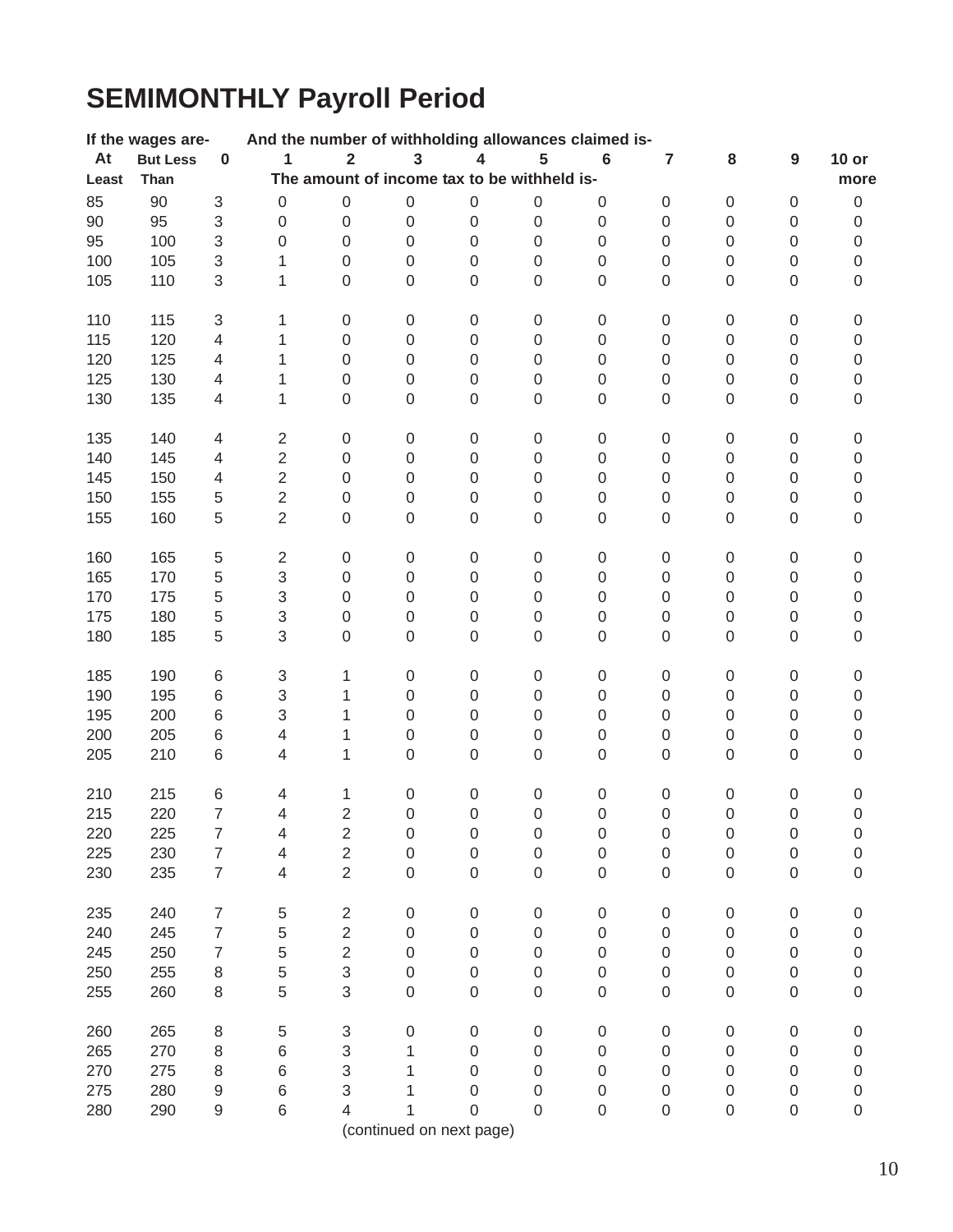# **SEMIMONTHLY Payroll Period**

|       | If the wages are- |          | And the number of withholding allowances claimed is- |                  |                                             |                          |                  |                           |                         |                  |                  |                  |
|-------|-------------------|----------|------------------------------------------------------|------------------|---------------------------------------------|--------------------------|------------------|---------------------------|-------------------------|------------------|------------------|------------------|
| At    | <b>But Less</b>   | $\bf{0}$ | 1                                                    | $\overline{2}$   | 3                                           | 4                        | 5                | $6\phantom{1}6$           | $\overline{\mathbf{r}}$ | 8                | $\boldsymbol{9}$ | $10$ or          |
| Least | Than              |          |                                                      |                  | The amount of income tax to be withheld is- |                          |                  |                           |                         |                  |                  | more             |
| 290   | 300               | 9        | 6                                                    | $\overline{4}$   | 1                                           | $\boldsymbol{0}$         | 0                | 0                         | $\mathbf 0$             | $\boldsymbol{0}$ | $\boldsymbol{0}$ | $\boldsymbol{0}$ |
| 300   | 310               | 10       | $\overline{7}$                                       | 4                | $\overline{2}$                              | $\mathbf 0$              | $\boldsymbol{0}$ | $\boldsymbol{0}$          | 0                       | $\boldsymbol{0}$ | 0                | 0                |
| 310   | 320               | 10       | $\overline{7}$                                       | 4                | $\sqrt{2}$                                  | 0                        | $\boldsymbol{0}$ | $\boldsymbol{0}$          | $\mathbf 0$             | $\boldsymbol{0}$ | $\boldsymbol{0}$ | 0                |
| 320   | 330               | 11       | $\overline{7}$                                       | 5                | $\mathbf 2$                                 | $\boldsymbol{0}$         | $\boldsymbol{0}$ | $\boldsymbol{0}$          | $\mathbf 0$             | $\boldsymbol{0}$ | 0                | 0                |
| 330   | 340               | 11       | $\,8\,$                                              | 5                | 3                                           | $\mathbf 0$              | $\boldsymbol{0}$ | $\boldsymbol{0}$          | $\mathbf 0$             | $\boldsymbol{0}$ | 0                | 0                |
| 340   | 350               | 11       | $\,8\,$                                              | $\,$ 5 $\,$      | $\sqrt{3}$                                  | $\mathbf 0$              | $\boldsymbol{0}$ | $\boldsymbol{0}$          | $\boldsymbol{0}$        | $\mathbf 0$      | 0                | 0                |
| 350   | 360               | 12       | $\,8\,$                                              | 6                | $\,$ 3 $\,$                                 | 1                        | $\boldsymbol{0}$ | $\mathbf 0$               | $\overline{0}$          | 0                | 0                | 0                |
| 360   | 370               | 12       | $\mathsf 9$                                          | 6                | $\sqrt{3}$                                  | 1                        | $\mathbf 0$      | $\overline{0}$            | $\overline{0}$          | 0                | 0                | 0                |
| 370   | 380               | 13       | 9                                                    | 6                | $\overline{4}$                              | 1                        | $\mathbf 0$      | $\overline{0}$            | $\overline{0}$          | 0                | 0                | 0                |
| 380   | 390               | 13       | 10                                                   | $\overline{7}$   | $\overline{4}$                              | $\overline{2}$           | $\boldsymbol{0}$ | $\boldsymbol{0}$          | $\boldsymbol{0}$        | $\boldsymbol{0}$ | 0                | 0                |
| 390   | 400               | 13       | 10                                                   | $\overline{7}$   | $\overline{4}$                              | $\overline{2}$           | $\boldsymbol{0}$ | $\boldsymbol{0}$          | $\boldsymbol{0}$        | $\boldsymbol{0}$ | 0                | 0                |
| 400   | 410               | 14       | 10                                                   | $\overline{7}$   | $\mathbf 5$                                 | $\overline{2}$           | $\boldsymbol{0}$ | $\boldsymbol{0}$          | $\boldsymbol{0}$        | $\boldsymbol{0}$ | $\overline{0}$   | 0                |
| 410   | 420               | 14       | 11                                                   | $\overline{7}$   | 5                                           | $\overline{2}$           | $\boldsymbol{0}$ | $\boldsymbol{0}$          | $\boldsymbol{0}$        | $\mathbf 0$      | 0                | 0                |
| 420   | 430               | 15       | 11                                                   | $\,8\,$          | 5                                           | 3                        | $\boldsymbol{0}$ | $\boldsymbol{0}$          | $\boldsymbol{0}$        | $\boldsymbol{0}$ | 0                | 0                |
| 430   | 440               | 15       | 12                                                   | 8                | 6                                           | 3                        | 1                | $\overline{0}$            | $\mathbf 0$             | 0                | 0                | 0                |
| 440   | 450               | 15       | 12                                                   | $\boldsymbol{9}$ | 6                                           | 3                        | 1                | $\boldsymbol{0}$          | $\boldsymbol{0}$        | $\mathbf 0$      | 0                | 0                |
| 450   | 460               | 16       | 12                                                   | $\mathsf 9$      | $\,$ 6 $\,$                                 | $\overline{\mathcal{L}}$ | 1                | $\boldsymbol{0}$          | $\boldsymbol{0}$        | $\boldsymbol{0}$ | 0                | 0                |
| 460   | 470               | 16       | 13                                                   | $\mathsf g$      | 6                                           | 4                        | 1                | $\boldsymbol{0}$          | $\mathbf 0$             | 0                | 0                | 0                |
| 470   | 480               | 17       | 13                                                   | 10               | $\overline{7}$                              | 4                        | $\overline{2}$   | $\boldsymbol{0}$          | $\boldsymbol{0}$        | $\boldsymbol{0}$ | 0                | $\boldsymbol{0}$ |
| 480   | 490               | 17       | 14                                                   | 10               | $\overline{7}$                              | 5                        | $\overline{2}$   | $\overline{0}$            | 0                       | 0                | 0                | 0                |
| 490   | 500               | 17       | 14                                                   | 11               | $\overline{7}$                              | $\,$ 5 $\,$              | $\overline{2}$   | $\mathbf 0$               | 0                       | $\mathbf 0$      | 0                | 0                |
| 500   | 510               | 18       | 14                                                   | 11               | $\,8\,$                                     | 5                        | 3                | $\mathbf 0$               | $\mathbf 0$             | $\boldsymbol{0}$ | 0                | 0                |
| 510   | 520               | 18       | 15                                                   | 11               | 8                                           | 5                        | 3                | $\overline{0}$            | 0                       | 0                | 0                | 0                |
| 520   | 530               | 19       | 15                                                   | 12               | $\boldsymbol{9}$                            | 6                        | 3                | 1                         | 0                       | 0                | 0                | 0                |
| 530   | 540               | 19       | 16                                                   | 12               | $\hbox{9}$                                  | 6                        | 4                | 1                         | 0                       | $\boldsymbol{0}$ | 0                | 0                |
| 540   | 550               | 19       | 16                                                   | 13               | $\boldsymbol{9}$                            | 6                        | 4                | 1                         | $\boldsymbol{0}$        | $\boldsymbol{0}$ | 0                | 0                |
| 550   | 560               | 20       | 16                                                   | 13               | 10                                          | $\overline{7}$           | 4                | $\overline{2}$            | $\mathbf 0$             | $\mathbf 0$      | $\overline{0}$   | 0                |
| 560   | 570               | 20       | 17                                                   | 13               | 10                                          | 7                        | 4                | $\overline{2}$            | $\mathbf 0$             | $\mathbf 0$      | $\overline{0}$   | 0                |
| 570   | 580               | 21       | 17                                                   | 14               | 11                                          | 7                        | 5                | $\overline{2}$            | $\boldsymbol{0}$        | 0                | $\boldsymbol{0}$ | 0                |
| 580   | 590               | 21       | 18                                                   | 14               | 11                                          | 8                        | 5                | $\mathfrak{S}$            | $\mathbf 0$             | 0                | 0                | 0                |
| 590   | 600               | 21       | 18                                                   | 15               | 11                                          | 8                        | 5                | $\ensuremath{\mathsf{3}}$ | $\boldsymbol{0}$        | $\boldsymbol{0}$ | 0                | 0                |
| 600   | 620               | 22       | 19                                                   | 15               | 12                                          | $\boldsymbol{9}$         | 6                | 3                         | 1                       | $\boldsymbol{0}$ | $\boldsymbol{0}$ | 0                |
| 620   | 640               | 23       | 19                                                   | 16               | 13                                          | $\hbox{9}$               | 6                | 4                         | 1                       | $\boldsymbol{0}$ | 0                | 0                |
| 640   | 660               | 24       | 20                                                   | 17               | 14                                          | 10                       | 7                | 5                         | 2                       | $\boldsymbol{0}$ | 0                | 0                |
| 660   | 680               | 25       | 21                                                   | 18               | 14                                          | 11                       | $\,8\,$          | 5                         | $\mathfrak{S}$          | $\boldsymbol{0}$ | 0                | 0                |
| 680   | 700               | 25       | 22                                                   | 18               | 15                                          | 12                       | 8                | 6                         | 3                       | 1                | $\overline{0}$   | 0                |
| 700   | 720               | 26       | 23                                                   | 19               | 16                                          | 13                       | 9                | 6                         | 4                       | 1                | 0                | 0                |
| 720   | 740               | 27       | 23                                                   | 20               | 17                                          | 13                       | 10               | 7                         | 4                       | $\overline{2}$   | 0                | 0                |
| 740   | 760               | 28       | 24                                                   | 21               | 18                                          | 14                       | 11               | 8                         | 5                       | 3                | $\boldsymbol{0}$ | 0                |
| 760   | 780               | 29       | 25                                                   | 22               | 18                                          | 15                       | 12               | 8                         | 6                       | 3                | 1                | 0                |
|       |                   |          |                                                      |                  | (continued on next page)                    |                          |                  |                           |                         |                  |                  |                  |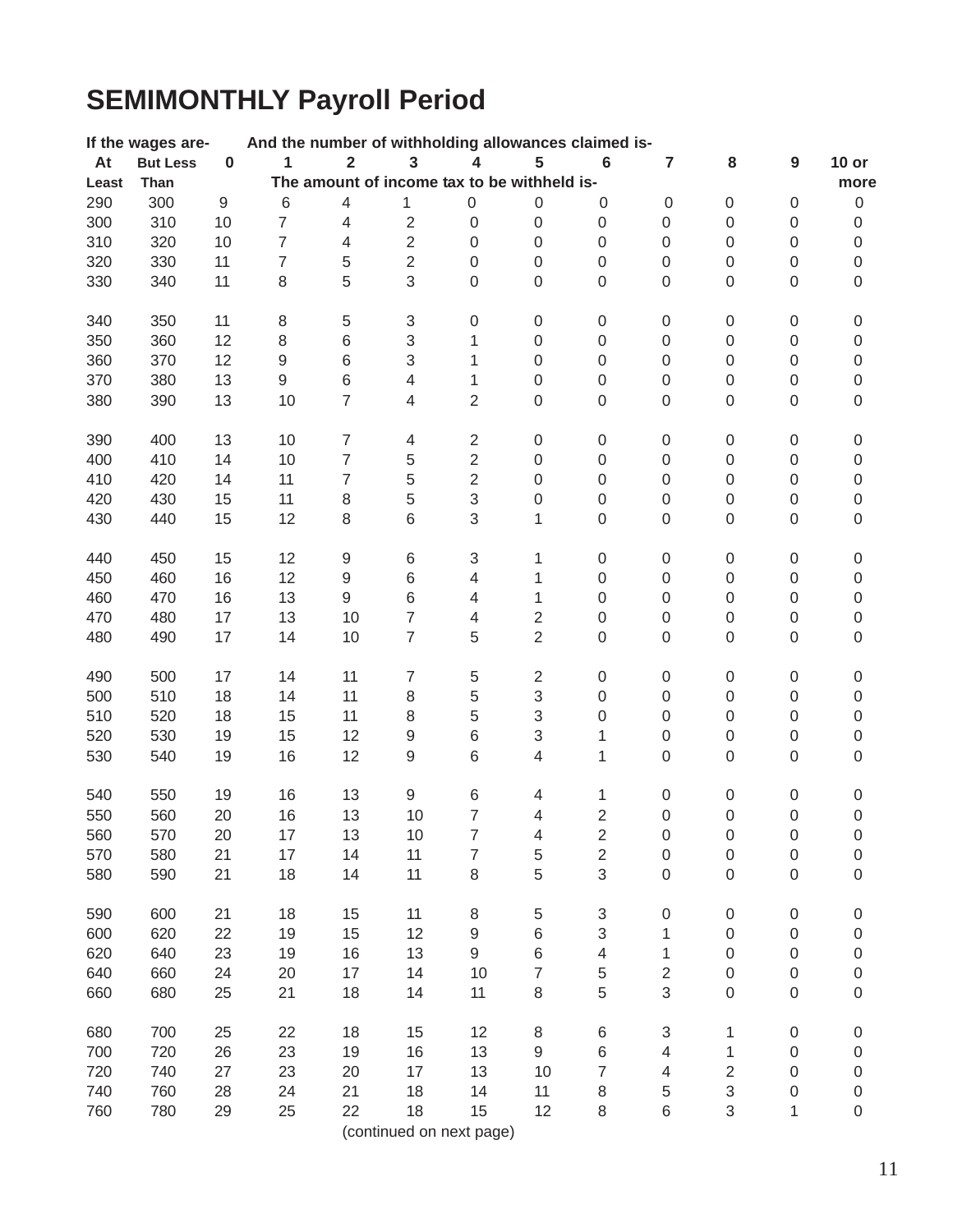# **SEMIMONTHLY Payroll Period**

|       | If the wages are-                                               |           |     |                         |                         | And the number of withholding allowances claimed is- |                                             |                  |                |                          |                  |                                       |
|-------|-----------------------------------------------------------------|-----------|-----|-------------------------|-------------------------|------------------------------------------------------|---------------------------------------------|------------------|----------------|--------------------------|------------------|---------------------------------------|
| At    | <b>But Less</b>                                                 | $\pmb{0}$ | 1   | $\overline{\mathbf{2}}$ | $\overline{\mathbf{3}}$ | 4                                                    | 5                                           | $\bf 6$          | 7              | 8                        | $\boldsymbol{9}$ | $10$ or                               |
| Least | Than                                                            |           |     |                         |                         |                                                      | The amount of income tax to be withheld is- |                  |                |                          |                  | more                                  |
| 780   | 800                                                             | 30        | 26  | 22                      | 19                      | 16                                                   | 12                                          | $\boldsymbol{9}$ | 6              | $\overline{\mathcal{A}}$ | 1                | $\mathbf 0$                           |
| 800   | 820                                                             | 31        | 27  | 23                      | 20                      | 17                                                   | 13                                          | 10               | $\overline{7}$ | $\overline{4}$           | $\sqrt{2}$       | $\boldsymbol{0}$                      |
| 820   | 840                                                             | 32        | 28  | 24                      | 21                      | 17                                                   | 14                                          | 11               | $\overline{7}$ | $\,$ 5 $\,$              | $\mathbf 2$      | $\boldsymbol{0}$                      |
| 840   | 860                                                             | 33        | 29  | 25                      | 22                      | 18                                                   | 15                                          | 12               | $\,8\,$        | $\,$ 6 $\,$              | 3                | 1                                     |
| 860   | 880                                                             | 34        | 30  | 26                      | 22                      | 19                                                   | 16                                          | 12               | $\hbox{9}$     | 6                        | 4                | 1                                     |
|       |                                                                 |           |     |                         |                         |                                                      |                                             |                  |                |                          |                  |                                       |
| 880   | 900                                                             | 34        | 31  | 27                      | 23                      | 20                                                   | 16                                          | 13               | 10             | $\boldsymbol{7}$         | 4                | $\overline{\mathbf{c}}$               |
| 900   | 920                                                             | 35        | 32  | 28                      | 24                      | 21                                                   | 17                                          | 14               | 11             | $\overline{\mathcal{I}}$ | 5                | $\overline{c}$                        |
| 920   | 940                                                             | 36        | 32  | 29                      | 25                      | 21                                                   | 18                                          | 15               | 11             | $\,8\,$                  | 5                | $\,3$                                 |
| 940   | 960                                                             | 37        | 33  | 30                      | 26                      | 22                                                   | 19                                          | 16               | 12             | $\boldsymbol{9}$         | $\,$ 6 $\,$      | $\overline{\mathbf{4}}$               |
| 960   | 980                                                             | 38        | 34  | 31                      | 27                      | 23                                                   | 20                                          | 16               | 13             | 10                       | $\overline{7}$   | 4                                     |
| 980   | 1000                                                            | 39        | 35  | 31                      | 28                      | 24                                                   | 20                                          | 17               | 14             | 10                       | $\boldsymbol{7}$ | 5                                     |
| 1000  | 1020                                                            | 40        | 36  | 32                      | 29                      | 25                                                   | 21                                          | 18               | 15             | 11                       | $\,8\,$          |                                       |
|       |                                                                 |           |     |                         |                         |                                                      |                                             |                  |                |                          |                  | $\begin{array}{c} 5 \\ 6 \end{array}$ |
| 1020  | 1040                                                            | 41        | 37  | 33                      | 29                      | 26                                                   | 22                                          | 19               | 15             | 12                       | 9                |                                       |
| 1040  | 1060                                                            | 42        | 38  | 34                      | 30                      | 27                                                   | 23                                          | 20               | 16             | 13                       | 10               | $\overline{\mathcal{I}}$              |
| 1060  | 1080                                                            | 44        | 39  | 35                      | 31                      | 28                                                   | 24                                          | 20               | 17             | 14                       | 10               | $\overline{7}$                        |
| 1080  | 1100                                                            | 45        | 40  | 36                      | 32                      | 28                                                   | 25                                          | 21               | 18             | 14                       | 11               | $\,8\,$                               |
| 1100  | 1120                                                            | 46        | 41  | 37                      | 33                      | 29                                                   | 26                                          | 22               | 19             | 15                       | 12               | $\hbox{9}$                            |
| 1120  | 1140                                                            | 47        | 42  | 38                      | 34                      | 30                                                   | 26                                          | 23               | 19             | 16                       | 13               | $\hbox{9}$                            |
| 1140  | 1160                                                            | 48        | 43  | 39                      | 35                      | 31                                                   | 27                                          | 24               | 20             | 17                       | 14               | 10                                    |
| 1160  | 1180                                                            | 50        | 45  | 40                      | 36                      | 32                                                   | 28                                          | 25               | 21             | 18                       | 14               | 11                                    |
|       |                                                                 |           |     |                         |                         |                                                      |                                             |                  |                |                          |                  |                                       |
| 1180  | 1200                                                            | 51        | 46  | 41                      | 37                      | 33                                                   | 29                                          | 25               | 22             | 18                       | 15               | 12                                    |
| 1200  | 1220                                                            | 52        | 47  | 42                      | 38                      | 34                                                   | 30                                          | 26               | 23             | 19                       | 16               | 13                                    |
| 1220  | 1240                                                            | 53        | 48  | 43                      | 38                      | 35                                                   | 31                                          | 27               | 23             | 20                       | 17               | 13                                    |
| 1240  | 1260                                                            | 54        | 49  | 44                      | 39                      | 36                                                   | 32                                          | 28               | 24             | 21                       | 18               | 14                                    |
| 1260  | 1280                                                            | 56        | 51  | 46                      | 41                      | 37                                                   | 33                                          | 29               | 25             | 22                       | 18               | 15                                    |
| 1280  | 1300                                                            | 57        | 52  | 47                      | 42                      | 37                                                   | 34                                          | 30               | 26             | 22                       | 19               | 16                                    |
| 1300  | 1320                                                            | 58        | 53  | 48                      | 43                      | 38                                                   | 35                                          | 31               | 27             | 23                       | 20               | 17                                    |
| 1320  | 1340                                                            | 59        | 54  | 49                      | 44                      | 39                                                   | 35                                          | 32               | 28             | 24                       | 21               | 17                                    |
| 1340  | 1360                                                            | 60        | 55  | 50                      | 45                      | 40                                                   |                                             |                  | 29             | 25                       | 22               | 18                                    |
| 1360  |                                                                 | 62        | 57  | 52                      | 47                      |                                                      | 36<br>37                                    | 33<br>34         |                |                          | 22               |                                       |
|       | 1380                                                            |           |     |                         |                         | 42                                                   |                                             |                  | 30             | 26                       |                  | 19                                    |
| 1380  | 1480                                                            | 65        | 60  | 55                      | 50                      | 45                                                   | 40                                          | 36               | 32             | 29                       | 25               | 21                                    |
| 1480  | 1580                                                            | 71        | 66  | 61                      | 56                      | 51                                                   | 46                                          | 41               | 37             | 33                       | 29               | 26                                    |
| 1580  | 1680                                                            | 78        | 72  | 67                      | 62                      | 57                                                   | 52                                          | 47               | 42             | 38                       | 34               | 30                                    |
| 1680  | 1780                                                            | 84        | 79  | 73                      | 68                      | 63                                                   | 58                                          | 53               | 48             | 43                       | 38               | 35                                    |
| 1780  | 1880                                                            | 91        | 85  | 80                      | 75                      | 69                                                   | 64                                          | 59               | 54             | 49                       | 44               | 39                                    |
| 1880  | 1980                                                            | 97        | 92  | 86                      | 81                      | 76                                                   | 70                                          | 65               | 60             | 55                       | 50               | 45                                    |
| 1980  | 2080                                                            | 104       | 98  | 93                      | 88                      | 82                                                   | 77                                          | 71               | 66             | 61                       | 56               | 51                                    |
|       |                                                                 |           |     |                         |                         |                                                      |                                             |                  |                |                          |                  |                                       |
| 2080  | 2180                                                            | 110       | 105 | 99                      | 94                      | 89                                                   | 83                                          | 78               | 72             | 67                       | 62               | 57                                    |
| 2180  | 2280                                                            | 117       | 111 | 106                     | 101                     | 95                                                   | 90                                          | 84               | 79             | 73                       | 68               | 63                                    |
| 2280  | 2380                                                            | 123       | 118 | 112                     | 107                     | 102                                                  | 96                                          | 91               | 85             | 80                       | 75               | 69                                    |
| 2380  | 2480                                                            | 130       | 124 | 119                     | 114                     | 108                                                  | 103                                         | 97               | 92             | 86                       | 81               | 76                                    |
| 2480  | 2580                                                            | 136       | 131 | 125                     | 120                     | 115                                                  | 109                                         | 104              | 98             | 93                       | 88               | 82                                    |
| 2580  | 2680                                                            | 143       | 137 | 132                     | 127                     | 121                                                  | 116                                         | 110              | 105            | 99                       | 94               | 89                                    |
|       | \$2680 and over See Tables for Percentage Method of Withholding |           |     |                         |                         |                                                      |                                             |                  |                |                          |                  |                                       |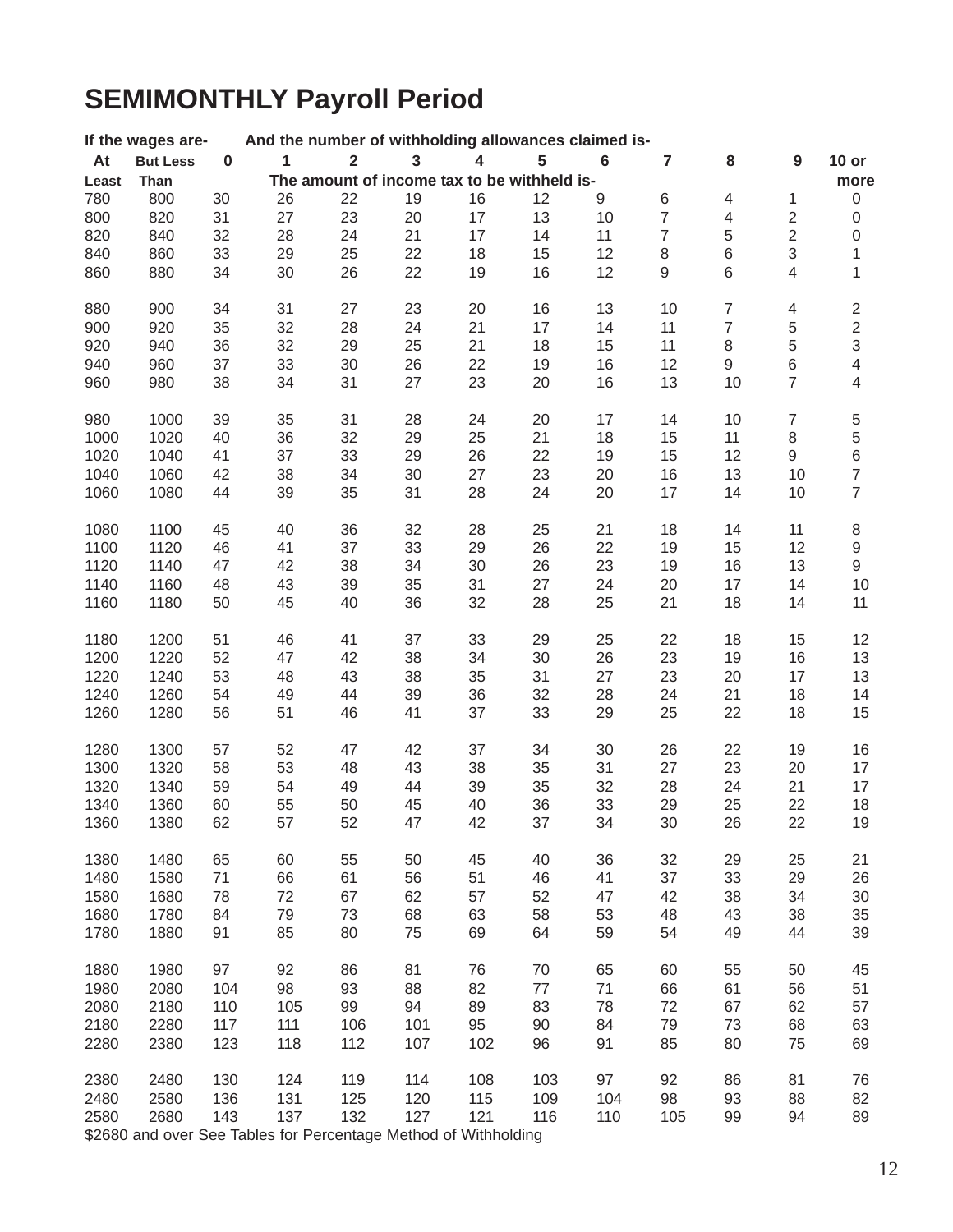# **MONTHLY Payroll Period**

|       | If the wages are- |                  | And the number of withholding allowances claimed is- |                         |                           |                           |                                             |                  |                  |                  |                  |                  |
|-------|-------------------|------------------|------------------------------------------------------|-------------------------|---------------------------|---------------------------|---------------------------------------------|------------------|------------------|------------------|------------------|------------------|
| At    | <b>But Less</b>   | $\pmb{0}$        | $\mathbf{1}$                                         | $\overline{\mathbf{2}}$ | $\overline{\mathbf{3}}$   | 4                         | 5                                           | $\bf 6$          | $\overline{7}$   | ${\bf 8}$        | 9                | $10$ or          |
| Least | Than              |                  |                                                      |                         |                           |                           | The amount of income tax to be withheld is- |                  |                  |                  |                  | more             |
| 170   | 180               | 5                | $\mathbf 0$                                          | $\boldsymbol{0}$        | $\boldsymbol{0}$          | $\boldsymbol{0}$          | $\mathbf 0$                                 | $\boldsymbol{0}$ | $\boldsymbol{0}$ | 0                | $\boldsymbol{0}$ | $\boldsymbol{0}$ |
| 180   | 190               | 6                | 1                                                    | $\boldsymbol{0}$        | $\boldsymbol{0}$          | $\boldsymbol{0}$          | $\mathbf 0$                                 | $\boldsymbol{0}$ | $\boldsymbol{0}$ | 0                | $\boldsymbol{0}$ | $\boldsymbol{0}$ |
| 190   | 200               | 6                | 1                                                    | $\boldsymbol{0}$        | $\boldsymbol{0}$          | $\boldsymbol{0}$          | $\mathbf 0$                                 | $\boldsymbol{0}$ | 0                | 0                | 0                | $\boldsymbol{0}$ |
| 200   | 210               | 6                | 1                                                    | $\boldsymbol{0}$        | $\mathbf 0$               | $\boldsymbol{0}$          | $\mathbf 0$                                 | $\boldsymbol{0}$ | 0                | $\mathsf 0$      | 0                | $\boldsymbol{0}$ |
| 210   | 220               | 6                | 1                                                    | $\boldsymbol{0}$        | $\boldsymbol{0}$          | $\mbox{O}$                | 0                                           | $\boldsymbol{0}$ | 0                | $\mathsf 0$      | 0                | 0                |
|       |                   |                  |                                                      |                         |                           |                           |                                             |                  |                  |                  |                  |                  |
| 220   | 230               | $\boldsymbol{7}$ | $\sqrt{2}$                                           | $\,0\,$                 | $\boldsymbol{0}$          | $\boldsymbol{0}$          | $\boldsymbol{0}$                            | $\boldsymbol{0}$ | $\boldsymbol{0}$ | 0                | 0                | $\boldsymbol{0}$ |
| 230   | 240               | $\overline{7}$   | $\mathbf 2$                                          | $\boldsymbol{0}$        | $\boldsymbol{0}$          | $\boldsymbol{0}$          | $\mathbf 0$                                 | $\boldsymbol{0}$ | $\boldsymbol{0}$ | 0                | $\boldsymbol{0}$ | $\boldsymbol{0}$ |
| 240   | 250               | $\overline{7}$   | $\overline{2}$                                       | $\boldsymbol{0}$        | $\boldsymbol{0}$          | $\boldsymbol{0}$          | $\mathbf 0$                                 | $\boldsymbol{0}$ | 0                | 0                | $\boldsymbol{0}$ | $\boldsymbol{0}$ |
| 250   | 260               | 8                | 3                                                    | $\boldsymbol{0}$        | $\boldsymbol{0}$          | $\boldsymbol{0}$          | 0                                           | $\boldsymbol{0}$ | 0                | 0                | 0                | $\boldsymbol{0}$ |
| 260   | 270               | 8                | 3                                                    | $\boldsymbol{0}$        | $\boldsymbol{0}$          | $\boldsymbol{0}$          | $\mathbf 0$                                 | $\boldsymbol{0}$ | 0                | 0                | $\boldsymbol{0}$ | $\boldsymbol{0}$ |
|       |                   |                  |                                                      |                         |                           |                           |                                             |                  |                  |                  |                  |                  |
| 270   | 280               | $\,8\,$          | $\ensuremath{\mathsf{3}}$                            | $\boldsymbol{0}$        | $\boldsymbol{0}$          | $\boldsymbol{0}$          | $\boldsymbol{0}$                            | $\pmb{0}$        | $\boldsymbol{0}$ | 0                | 0                | $\boldsymbol{0}$ |
| 280   | 290               | $\hbox{9}$       | $\overline{4}$                                       | $\,0\,$                 | $\boldsymbol{0}$          | $\boldsymbol{0}$          | $\,0\,$                                     | $\,0\,$          | $\,0\,$          | $\mathsf 0$      | $\mathsf 0$      | $\mathbf 0$      |
| 290   | 300               | $\hbox{9}$       | $\overline{\mathcal{A}}$                             | $\boldsymbol{0}$        | $\boldsymbol{0}$          | $\boldsymbol{0}$          | $\,0\,$                                     | $\mathbf 0$      | $\boldsymbol{0}$ | 0                | $\mathsf 0$      | $\,0\,$          |
| 300   | 320               | 9                | $\overline{4}$                                       | $\boldsymbol{0}$        | $\boldsymbol{0}$          | $\boldsymbol{0}$          | $\mathbf 0$                                 | $\boldsymbol{0}$ | 0                | 0                | 0                | $\boldsymbol{0}$ |
| 320   | 340               | 10               | 5                                                    | $\boldsymbol{0}$        | $\mathbf 0$               | $\mathbf 0$               | $\mathbf 0$                                 | $\mathbf 0$      | 0                | 0                | 0                | 0                |
|       |                   |                  |                                                      |                         |                           |                           |                                             |                  |                  |                  |                  |                  |
| 340   | 360               | 11               | 6                                                    | 1                       | $\boldsymbol{0}$          | $\boldsymbol{0}$          | $\boldsymbol{0}$                            | $\boldsymbol{0}$ | $\boldsymbol{0}$ | 0                | 0                | 0                |
| 360   | 380               | 11               | $\,$ 6 $\,$                                          | 1                       | $\boldsymbol{0}$          | $\boldsymbol{0}$          | $\boldsymbol{0}$                            | $\boldsymbol{0}$ | $\boldsymbol{0}$ | 0                | $\boldsymbol{0}$ | $\boldsymbol{0}$ |
| 380   | 400               | 12               | $\overline{7}$                                       | $\sqrt{2}$              | $\mathbf 0$               | $\boldsymbol{0}$          | $\mathbf 0$                                 | $\boldsymbol{0}$ | $\boldsymbol{0}$ | 0                | 0                | $\boldsymbol{0}$ |
| 400   | 420               | 12               | $\overline{7}$                                       | $\sqrt{2}$              | $\boldsymbol{0}$          | $\boldsymbol{0}$          | $\boldsymbol{0}$                            | $\boldsymbol{0}$ | 0                | 0                | 0                | $\boldsymbol{0}$ |
| 420   | 440               | 13               | $\,8\,$                                              | 3                       | $\boldsymbol{0}$          | $\mbox{O}$                | 0                                           | $\mathsf 0$      | 0                | 0                | 0                | $\boldsymbol{0}$ |
|       |                   |                  |                                                      |                         |                           |                           |                                             |                  |                  |                  |                  |                  |
| 440   | 460               | 14               | $\boldsymbol{9}$                                     | $\overline{4}$          | $\boldsymbol{0}$          | $\boldsymbol{0}$          | $\boldsymbol{0}$                            | $\boldsymbol{0}$ | $\boldsymbol{0}$ | $\boldsymbol{0}$ | $\boldsymbol{0}$ | $\boldsymbol{0}$ |
| 460   | 480               | 14               | 9                                                    | $\overline{4}$          | $\boldsymbol{0}$          | $\boldsymbol{0}$          | $\mathbf 0$                                 | $\boldsymbol{0}$ | $\boldsymbol{0}$ | 0                | $\boldsymbol{0}$ | $\boldsymbol{0}$ |
| 480   | 500               | 15               | 10                                                   | 5                       | $\mathbf 0$               | $\mathbf 0$               | $\mathbf 0$                                 | $\boldsymbol{0}$ | 0                | 0                | $\boldsymbol{0}$ | $\boldsymbol{0}$ |
| 500   | 520               | 15               | 10                                                   | 5                       | $\mathbf 0$               | $\boldsymbol{0}$          | $\mathbf 0$                                 | $\boldsymbol{0}$ | 0                | 0                | 0                | $\boldsymbol{0}$ |
| 520   | 540               | 16               | 11                                                   | 6                       | 1                         | $\mathbf 0$               | 0                                           | $\mathbf 0$      | 0                | 0                | 0                | 0                |
|       |                   |                  |                                                      |                         |                           |                           |                                             |                  |                  |                  |                  |                  |
| 540   | 560               | 17               | 12                                                   | $\overline{7}$          | $\overline{\mathbf{c}}$   | $\boldsymbol{0}$          | $\boldsymbol{0}$                            | $\pmb{0}$        | $\boldsymbol{0}$ | 0                | 0                | 0                |
| 560   | 580               | 18               | 12                                                   | $\overline{7}$          | $\overline{2}$            | $\mathbf 0$               | $\boldsymbol{0}$                            | $\boldsymbol{0}$ | $\boldsymbol{0}$ | 0                | $\boldsymbol{0}$ | $\,0\,$          |
| 580   | 600               | 19               | 13                                                   | 8                       | 3                         | $\mathbf 0$               | $\mathsf{O}\xspace$                         | $\mathbf 0$      | $\mathbf 0$      | 0                | 0                | $\mathbf 0$      |
| 600   | 620               | 19               | 13                                                   | $\,8\,$                 | $\ensuremath{\mathsf{3}}$ | 0                         | $\mathbf 0$                                 | $\mathbf 0$      | 0                | 0                | 0                | 0                |
| 620   | 640               | 20               | 14                                                   | $\hbox{9}$              | 4                         | $\mathbf 0$               | 0                                           | $\mathbf 0$      | 0                | 0                | 0                | 0                |
|       |                   |                  |                                                      |                         |                           |                           |                                             |                  |                  |                  |                  |                  |
| 640   | 660               | 21               | 15                                                   | 10                      | $\,$ 5 $\,$               | $\boldsymbol{0}$          | $\boldsymbol{0}$                            | 0                | 0                | 0                | 0                | $\boldsymbol{0}$ |
| 660   | 680               | 22               | 15                                                   | 10                      | 5                         | 0                         | 0                                           | 0                | 0                | 0                | 0                | 0                |
| 680   | 700               | 23               | 16                                                   | 11                      | 6                         | 1                         | 0                                           | $\boldsymbol{0}$ | 0                | 0                | 0                | 0                |
| 700   | 720               | 23               | 17                                                   | 11                      | $\,$ 6 $\,$               | 1                         | $\boldsymbol{0}$                            | $\boldsymbol{0}$ | 0                | 0                | 0                | 0                |
| 720   | 740               | 24               | 18                                                   | 12                      | $\overline{7}$            | $\overline{2}$            | $\mathbf 0$                                 | $\boldsymbol{0}$ | 0                | 0                | $\boldsymbol{0}$ | $\boldsymbol{0}$ |
|       |                   |                  |                                                      |                         |                           |                           |                                             |                  |                  |                  |                  |                  |
| 740   | 760               | 25               | 18                                                   | 13                      | $\,8\,$                   | $\ensuremath{\mathsf{3}}$ | $\boldsymbol{0}$                            | $\boldsymbol{0}$ | $\boldsymbol{0}$ | 0                | $\boldsymbol{0}$ | 0                |
| 760   | 780               | 26               | 19                                                   | 13                      | $\,8\,$                   | 3                         | 0                                           | $\boldsymbol{0}$ | 0                | 0                | 0                | 0                |
| 780   | 800               | 27               | 20                                                   | 14                      | 9                         | 4                         | 0                                           | 0                | 0                | 0                | 0                | 0                |
| 800   | 820               | 27               | 21                                                   | 14                      | 9                         | 4                         | 0                                           | 0                | 0                | 0                | 0                | 0                |
| 820   | 840               | 28               | 22                                                   | 15                      | 10                        | 5                         | 0                                           | 0                | 0                | 0                | 0                | 0                |
|       |                   |                  |                                                      |                         |                           | (continued on next page)  |                                             |                  |                  |                  |                  |                  |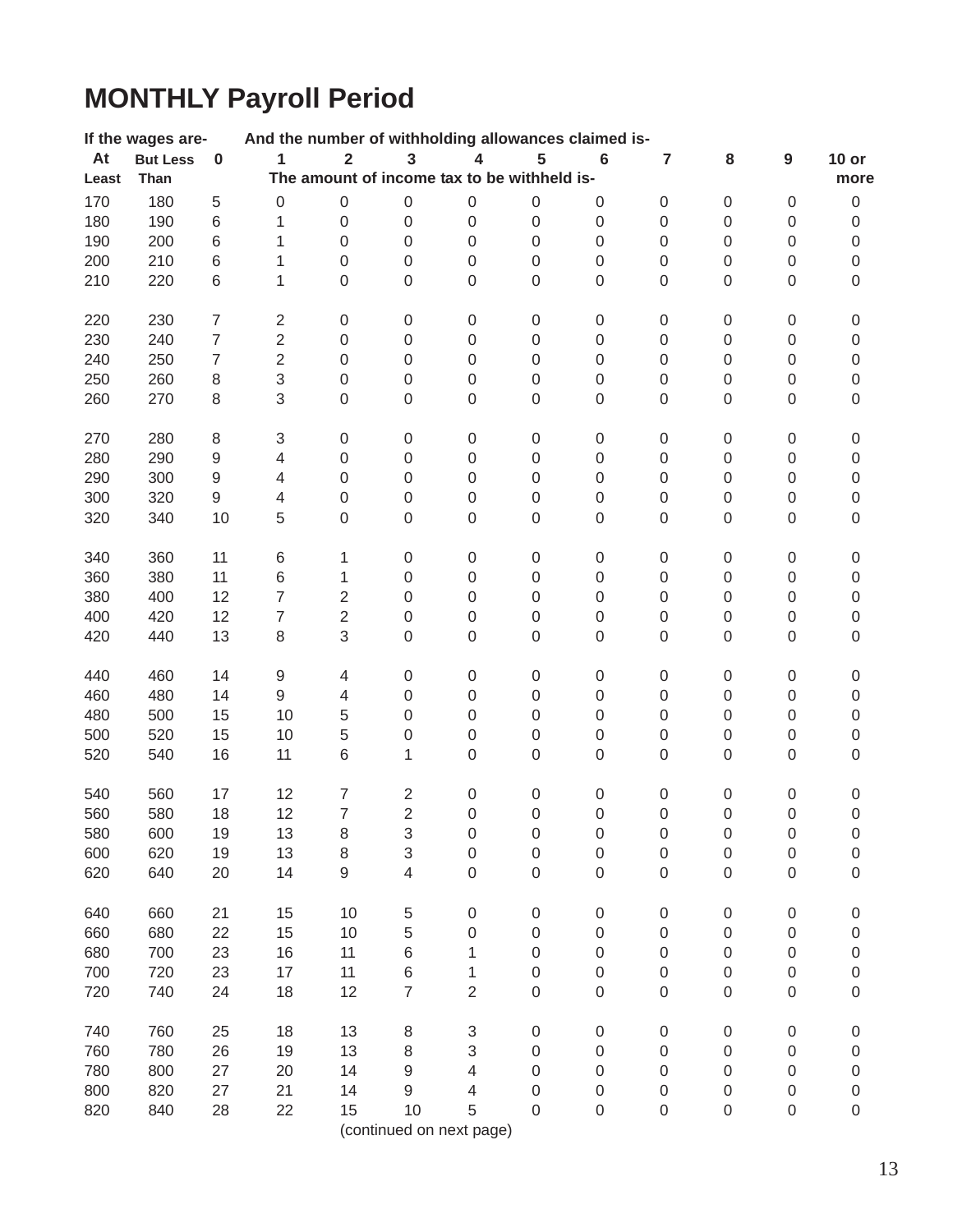# **MONTHLY Payroll Period**

|       | If the wages are- |           | And the number of withholding allowances claimed is- |                         |                                             |                  |                  |                           |                  |                  |                  |                  |
|-------|-------------------|-----------|------------------------------------------------------|-------------------------|---------------------------------------------|------------------|------------------|---------------------------|------------------|------------------|------------------|------------------|
| At    | <b>But Less</b>   | $\pmb{0}$ | 1                                                    | $\overline{\mathbf{2}}$ | 3                                           | 4                | 5                | $6\phantom{1}6$           | 7                | 8                | 9                | $10$ or          |
| Least | Than              |           |                                                      |                         | The amount of income tax to be withheld is- |                  |                  |                           |                  |                  |                  | more             |
| 840   | 860               | 29        | 22                                                   | 16                      | 11                                          | $\,6$            | 1                | 0                         | 0                | 0                | $\boldsymbol{0}$ | $\boldsymbol{0}$ |
| 860   | 880               | 30        | 23                                                   | 16                      | 11                                          | $\,6$            | 1                | $\boldsymbol{0}$          | $\boldsymbol{0}$ | 0                | 0                | $\boldsymbol{0}$ |
| 880   | 900               | 31        | 24                                                   | 17                      | 12                                          | $\overline{7}$   | $\mathbf 2$      | $\boldsymbol{0}$          | $\boldsymbol{0}$ | 0                | 0                | $\boldsymbol{0}$ |
| 900   | 920               | 31        | 25                                                   | 18                      | 12                                          | $\overline{7}$   | $\overline{2}$   | $\boldsymbol{0}$          | $\boldsymbol{0}$ | 0                | 0                | $\boldsymbol{0}$ |
| 920   | 940               | 32        | 26                                                   | 19                      | 13                                          | $\,8\,$          | 3                | $\boldsymbol{0}$          | $\boldsymbol{0}$ | 0                | $\boldsymbol{0}$ | $\boldsymbol{0}$ |
|       |                   |           |                                                      |                         |                                             |                  |                  |                           |                  |                  |                  |                  |
| 940   | 960               | 33        | 26                                                   | 20                      | 14                                          | $\boldsymbol{9}$ | $\overline{4}$   | $\boldsymbol{0}$          | $\boldsymbol{0}$ | 0                | $\boldsymbol{0}$ | $\,0\,$          |
| 960   | 980               | 34        | 27                                                   | 20                      | 14                                          | $\boldsymbol{9}$ | $\overline{4}$   | $\mathbf 0$               | $\boldsymbol{0}$ | 0                | 0                | $\boldsymbol{0}$ |
| 980   | 1000              | 35        | 28                                                   | 21                      | 15                                          | 10               | $\,$ 5 $\,$      | $\boldsymbol{0}$          | 0                | 0                | 0                | $\boldsymbol{0}$ |
| 1000  | 1020              | 35        | 29                                                   | 22                      | 15                                          | 10               | $\,$ 5 $\,$      | $\boldsymbol{0}$          | 0                | 0                | 0                | $\boldsymbol{0}$ |
| 1020  | 1040              | 36        | 30                                                   | 23                      | 16                                          | 11               | $\,6$            | 1                         | $\mathsf 0$      | 0                | $\mathsf 0$      | $\boldsymbol{0}$ |
|       |                   |           |                                                      |                         |                                             |                  |                  |                           |                  |                  |                  |                  |
| 1040  | 1060              | 37        | 30                                                   | 24                      | 17                                          | 12               | $\boldsymbol{7}$ | $\sqrt{2}$                | $\boldsymbol{0}$ | 0                | 0                | $\boldsymbol{0}$ |
| 1060  | 1080              | 38        | 31                                                   | 24                      | 18                                          | 12               | $\overline{7}$   | $\sqrt{2}$                | $\,0\,$          | $\boldsymbol{0}$ | $\boldsymbol{0}$ | $\mathsf 0$      |
| 1080  | 1100              | 39        | 32                                                   | 25                      | 19                                          | 13               | $\,8\,$          | $\ensuremath{\mathsf{3}}$ | $\boldsymbol{0}$ | $\boldsymbol{0}$ | $\boldsymbol{0}$ | $\,0\,$          |
| 1100  | 1140              | 40        | 33                                                   | 26                      | 20                                          | 14               | $\mathsf g$      | $\overline{\mathbf{4}}$   | $\boldsymbol{0}$ | 0                | 0                | $\mathsf 0$      |
| 1140  | 1180              | 41        | 35                                                   | 28                      | 21                                          | 15               | 10               | 5                         | 0                | 0                | $\mathsf 0$      | $\boldsymbol{0}$ |
|       |                   |           |                                                      |                         |                                             |                  |                  |                           |                  |                  |                  |                  |
| 1180  | 1220              | 43        | 36                                                   | 30                      | 23                                          | 16               | 11               | $\,6$                     | 1                | 0                | 0                | $\pmb{0}$        |
| 1220  | 1260              | 45        | 38                                                   | 31                      | 25                                          | 18               | 12               | $\overline{7}$            | $\sqrt{2}$       | $\mathsf 0$      | $\boldsymbol{0}$ | $\mathsf 0$      |
| 1260  | 1300              | 46        | 40                                                   | 33                      | 26                                          | 20               | 13               | $\,8\,$                   | 3                | $\boldsymbol{0}$ | 0                | $\boldsymbol{0}$ |
| 1300  | 1340              | 48        | 41                                                   | 34                      | 28                                          | 21               | 15               | 10                        | 5                | 0                | 0                | $\boldsymbol{0}$ |
| 1340  | 1380              | 50        | 43                                                   | 36                      | 29                                          | 23               | 16               | 11                        | $\,$ 6 $\,$      | 1                | $\boldsymbol{0}$ | $\mathsf 0$      |
|       |                   |           |                                                      |                         |                                             |                  |                  |                           |                  |                  |                  |                  |
| 1380  | 1420              | 52        | 44                                                   | 38                      | 31                                          | 24               | 18               | 12                        | $\boldsymbol{7}$ | $\overline{c}$   | $\boldsymbol{0}$ | $\boldsymbol{0}$ |
| 1420  | 1460              | 54        | 46                                                   | 39                      | 33                                          | 26               | 19               | 13                        | 8                | 3                | 0                | $\boldsymbol{0}$ |
| 1460  | 1500              | 55        | 48                                                   | 41                      | 34                                          | 28               | 21               | 14                        | 9                | $\overline{4}$   | 0                | $\boldsymbol{0}$ |
| 1500  | 1540              | 57        | 50                                                   | 42                      | 36                                          | 29               | 22               | 16                        | 11               | 6                | 1                | $\boldsymbol{0}$ |
| 1540  | 1580              | 59        | 51                                                   | 44                      | 37                                          | 31               | 24               | 17                        | 12               | $\overline{7}$   | $\overline{2}$   | $\boldsymbol{0}$ |
|       |                   |           |                                                      |                         |                                             |                  |                  |                           |                  |                  |                  |                  |
| 1580  | 1620              | 61        | 53                                                   | 46                      | 39                                          | 32               | 26               | 19                        | 13               | 8                | 3                | $\pmb{0}$        |
| 1620  | 1660              | 63        | 55                                                   | 48                      | 41                                          | 34               | 27               | 21                        | 14               | 9                | $\overline{4}$   | $\mathsf 0$      |
| 1660  | 1700              | 64        | 57                                                   | 49                      | 42                                          | 36               | 29               | 22                        | 16               | 10               | 5                | $\mathbf 0$      |
| 1700  | 1740              | 66        | 59                                                   | 51                      | 44                                          | 37               | 30               | 24                        | 17               | 12               | 7                | 2                |
| 1740  | 1780              | 68        | 60                                                   | 53                      | 45                                          | 39               | 32               | 25                        | 19               | 13               | 8                | 3                |
|       |                   |           |                                                      |                         |                                             |                  |                  |                           |                  |                  |                  |                  |
| 1780  | 1820              | 70        | 62                                                   | 55                      | 47                                          | 40               | 34               | 27                        | 20               | 14               | 9                | 4                |
| 1820  | 1860              | 72        | 64                                                   | 57                      | 49                                          | 42               | 35               | 29                        | 22               | 15               | 10               | 5                |
| 1860  | 1900              | 73        | 66                                                   | 58                      | 51                                          | 44               | 37               | 30                        | 24               | 17               | 11               | 6                |
| 1900  | 1940              | 75        | 68                                                   | 60                      | 53                                          | 45               | 38               | 32                        | 25               | 18               | 13               | 8                |
| 1940  | 1980              | 77        | 69                                                   | 62                      | 54                                          | 47               | 40               | 33                        | 27               | 20               | 14               | 9                |
|       |                   |           |                                                      |                         |                                             |                  |                  |                           |                  |                  |                  |                  |
| 1980  | 2020              | 79        | 71                                                   | 64                      | 56                                          | 49               | 42               | 35                        | 28               | 22               | 15               | 10               |
| 2020  | 2060              | 81        | 73                                                   | 66                      | 58                                          | 51               | 43               | 37                        | 30               | 23               | 17               | 11               |
| 2060  | 2100              | 84        | 75                                                   | 67                      | 60                                          | 52               | 45               | 38                        | 32               | 25               | 18               | 12               |
| 2100  | 2140              | 86        | 77                                                   | 69                      | 62                                          | 54               | 47               | 40                        | 33               | 26               | 20               | 14               |
| 2140  | 2180              | 88        | 78                                                   | 71                      | 63                                          | 56               | 48               | 41                        | 35               | 28               | 21               | 15               |
|       |                   |           |                                                      |                         | (continued on next page)                    |                  |                  |                           |                  |                  |                  |                  |
|       |                   |           |                                                      |                         |                                             |                  |                  |                           |                  |                  |                  |                  |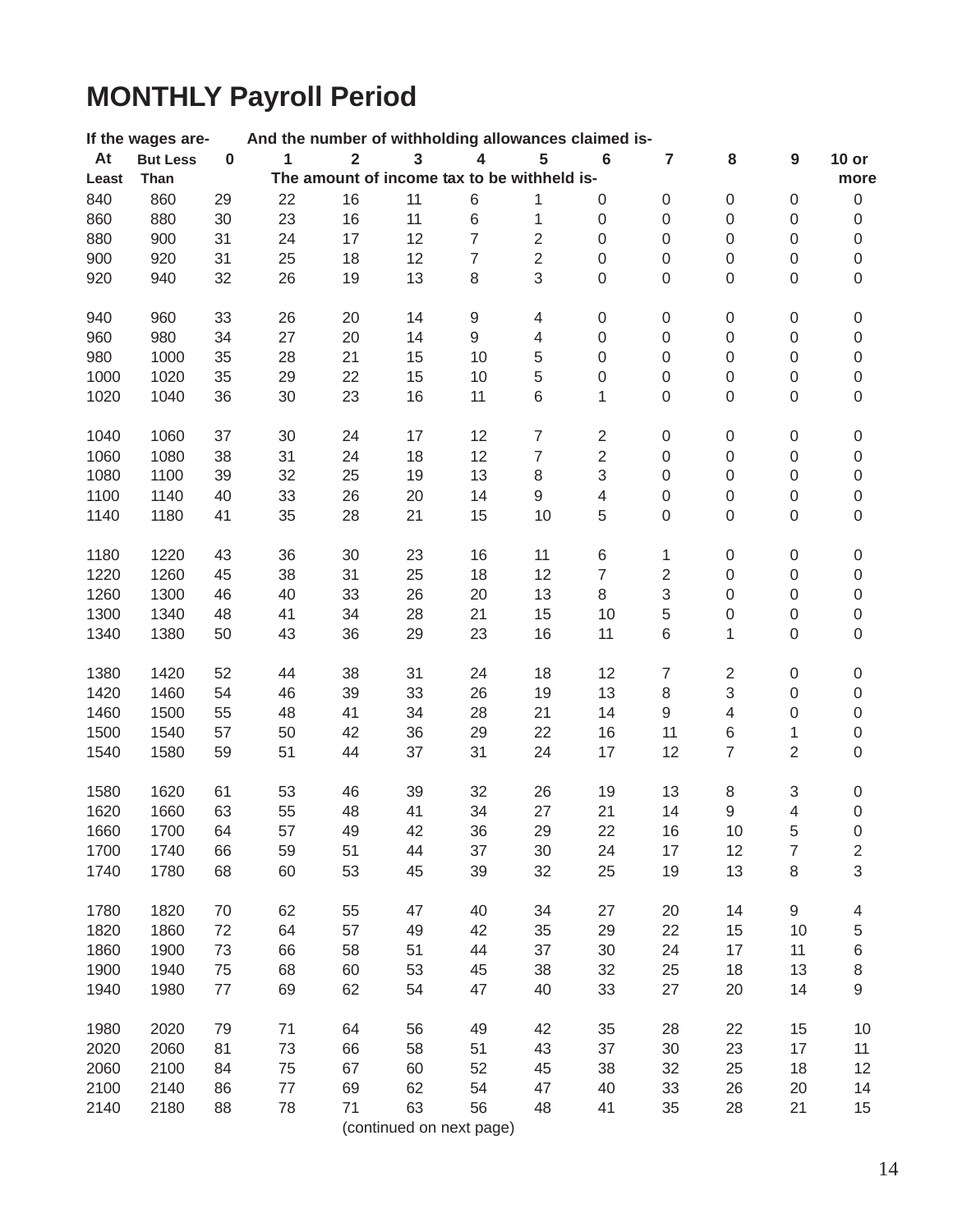# **MONTHLY Payroll Period**

|                  | If the wages are- |           | And the number of withholding allowances claimed is- |                |              |                         |                                             |         |                |     |                  |         |
|------------------|-------------------|-----------|------------------------------------------------------|----------------|--------------|-------------------------|---------------------------------------------|---------|----------------|-----|------------------|---------|
| At               | <b>But Less</b>   | $\pmb{0}$ | 1                                                    | $\overline{2}$ | $\mathbf{3}$ | $\overline{\mathbf{4}}$ | 5                                           | $\bf 6$ | $\overline{7}$ | 8   | $\boldsymbol{9}$ | $10$ or |
| Least            | Than              |           |                                                      |                |              |                         | The amount of income tax to be withheld is- |         |                |     |                  | more    |
| 2180             | 2220              | 91        | 81                                                   | 73             | 65           | 58                      | 50                                          | 43      | 36             | 30  | 23               | 16      |
| 2220             | 2260              | 93        | 83                                                   | 75             | 67           | 60                      | 52                                          | 45      | 38             | 31  | 25               | 18      |
| 2260             | 2300              | 96        | 86                                                   | 76             | 69           | 61                      | 54                                          | 46      | 40             | 33  | 26               | 20      |
| 2300             | 2340              | 98        | 88                                                   | 78             | 71           | 63                      | 56                                          | 48      | 41             | 34  | 28               | 21      |
| 2340             | 2380              | 100       | 90                                                   | 80             | 72           | 65                      | 57                                          | 50      | 43             | 36  | 29               | 23      |
|                  |                   |           |                                                      |                |              |                         |                                             |         |                |     |                  |         |
| 2380             | 2420              | 103       | 93                                                   | 83             | 74           | 67                      | 59                                          | 52      | 44             | 38  | 31               | 24      |
| 2420             | 2460              | 105       | 95                                                   | 85             | 76           | 69                      | 61                                          | 54      | 46             | 39  | 33               | 26      |
| 2460             | 2500              | 108       | 98                                                   | 88             | 78           | 70                      | 63                                          | 55      | 48             | 41  | 34               | 28      |
| 2500             | 2540              | 110       | 100                                                  | 90             | 80           | 72                      | 65                                          | 57      | 50             | 42  | 36               | 29      |
| 2540             | 2580              | 112       | 102                                                  | 92             | 82           | 74                      | 66                                          | 59      | 51             | 44  | 37               | 31      |
|                  |                   |           |                                                      |                |              |                         |                                             |         |                |     |                  |         |
| 2580             | 2620              | 115       | 105                                                  | 95             | 85           | 76                      | 68                                          | 61      | 53             | 46  | 39               | 32      |
| 2620             | 2660              | 117       | 107                                                  | 97             | 87           | 78                      | 70                                          | 63      | 55             | 48  | 41               | 34      |
| 2660             | 2700              | 120       | 110                                                  | 100            | 90           | 80                      | 72                                          | 64      | 57             | 49  | 42               | 36      |
| 2700             | 2740              | 122       | 112                                                  | 102            | 92           | 82                      | 74                                          | 66      | 59             | 51  | 44               | 37      |
| 2740             | 2780              | 124       | 114                                                  | 104            | 94           | 84                      | 75                                          | 68      | 60             | 53  | 45               | 39      |
| 2780             | 2820              | 127       | 117                                                  | 107            | 97           | 87                      | $77$                                        | 70      | 62             | 55  | 47               | 40      |
| 2820             | 2860              | 129       | 119                                                  | 109            | 99           | 89                      | 79                                          | 72      | 64             | 57  | 49               | 42      |
| 2860             | 2900              | 132       | 122                                                  | 112            | 102          | 92                      | 82                                          | 73      | 66             | 58  | 51               | 44      |
| 2900             | 2940              | 134       | 124                                                  | 114            | 104          | 94                      | 84                                          | 75      | 68             | 60  | 53               | 45      |
| 2940             | 2980              | 136       | 126                                                  | 116            | 106          | 96                      | 86                                          | 77      | 69             | 62  | 54               | 47      |
|                  |                   |           |                                                      |                |              |                         |                                             |         |                |     |                  |         |
| 2980             | 3080              | 141       | 131                                                  | 121            | 111          | 101                     | 91                                          | 81      | 73             | 65  | 58               | 50      |
| 3080             | 3180              | 147       | 137                                                  | 127            | 117          | 107                     | 97                                          | 87      | 77             | 70  | 62               | 55      |
| 3180             | 3280              | 154       | 143                                                  | 133            | 123          | 113                     | 103                                         | 93      | 83             | 74  | 67               | 59      |
| 3280             | 3380              | 160       | 149                                                  | 139            | 129          | 119                     | 109                                         | 99      | 89             | 79  | 71               | 64      |
| 3380             | 3480              | 167       | 156                                                  | 145            | 135          | 125                     | 115                                         | 105     | 95             | 85  | 76               | 68      |
| 3480             | 3580              | 173       | 162                                                  | 152            | 141          | 131                     | 121                                         | 111     | 101            | 91  | 81               | 73      |
| 3580             | 3680              | 180       | 169                                                  | 158            | 147          | 137                     | 127                                         | 117     | 107            | 97  | 87               | $77$    |
| 3680             | 3780              | 186       | 175                                                  | 165            | 154          | 143                     | 133                                         | 123     | 113            | 103 | 93               | 83      |
| 3780             | 3880              | 193       | 182                                                  | 171            | 160          | 149                     | 139                                         | 129     | 119            | 109 | 99               | 89      |
| 3880             | 3980              | 199       | 188                                                  | 178            | 167          | 156                     | 145                                         | 135     | 125            | 115 | 105              | 95      |
|                  |                   |           |                                                      |                |              |                         |                                             |         |                |     |                  |         |
| 3980             | 4080              | 206       | 195                                                  | 184            | 173          | 162                     | 152                                         | 141     | 131            | 121 | 111              | 101     |
| 4080             | 4180              | 212       | 201                                                  | 191            | 180          | 169                     | 158                                         | 147     | 137            | 127 | 117              | 107     |
| 4180             | 4280              | 219       | 208                                                  | 197            | 186          | 175                     | 165                                         | 154     | 143            | 133 | 123              | 113     |
| 4280             | 4380              | 225       | 214                                                  | 204            | 193          | 182                     | 171                                         | 160     | 149            | 139 | 129              | 119     |
| 4380             | 4480              | 232       | 221                                                  | 210            | 199          | 188                     | 178                                         | 167     | 156            | 145 | 135              | 125     |
| 4480             | 4580              | 238       | 227                                                  | 217            | 206          | 195                     | 184                                         | 173     | 162            | 152 | 141              | 131     |
| 4580             | 4680              | 245       | 234                                                  | 223            | 212          | 201                     | 191                                         | 180     | 169            | 158 | 147              | 137     |
| 4680             | 4780              | 251       | 240                                                  | 230            | 219          | 208                     | 197                                         | 186     | 175            | 165 | 154              | 143     |
| 4780             | 4880              | 258       | 247                                                  | 236            | 225          | 214                     | 204                                         | 193     | 182            | 171 | 160              | 149     |
| 4880             | 4980              | 264       | 253                                                  | 243            | 232          | 221                     | 210                                         | 199     | 188            | 178 | 167              | 156     |
|                  |                   |           |                                                      |                |              |                         |                                             |         |                |     |                  |         |
| 4980             | 5080              | 271       | 260                                                  | 249            | 238          | 227                     | 217                                         | 206     | 195            | 184 | 173              | 162     |
| 5080             | 5180              | 277       | 266                                                  | 256            | 245          | 234                     | 223                                         | 212     | 201            | 191 | 180              | 169     |
| 5180             | 5280              | 284       | 273                                                  | 262            | 251          | 240                     | 230                                         | 219     | 208            | 197 | 186              | 175     |
| $0.5000 - 0.500$ |                   |           |                                                      |                |              | $\sim$ f $M$ ithholdina |                                             |         |                |     |                  |         |

\$5280 and over See Tables for Percentage Method of Withholding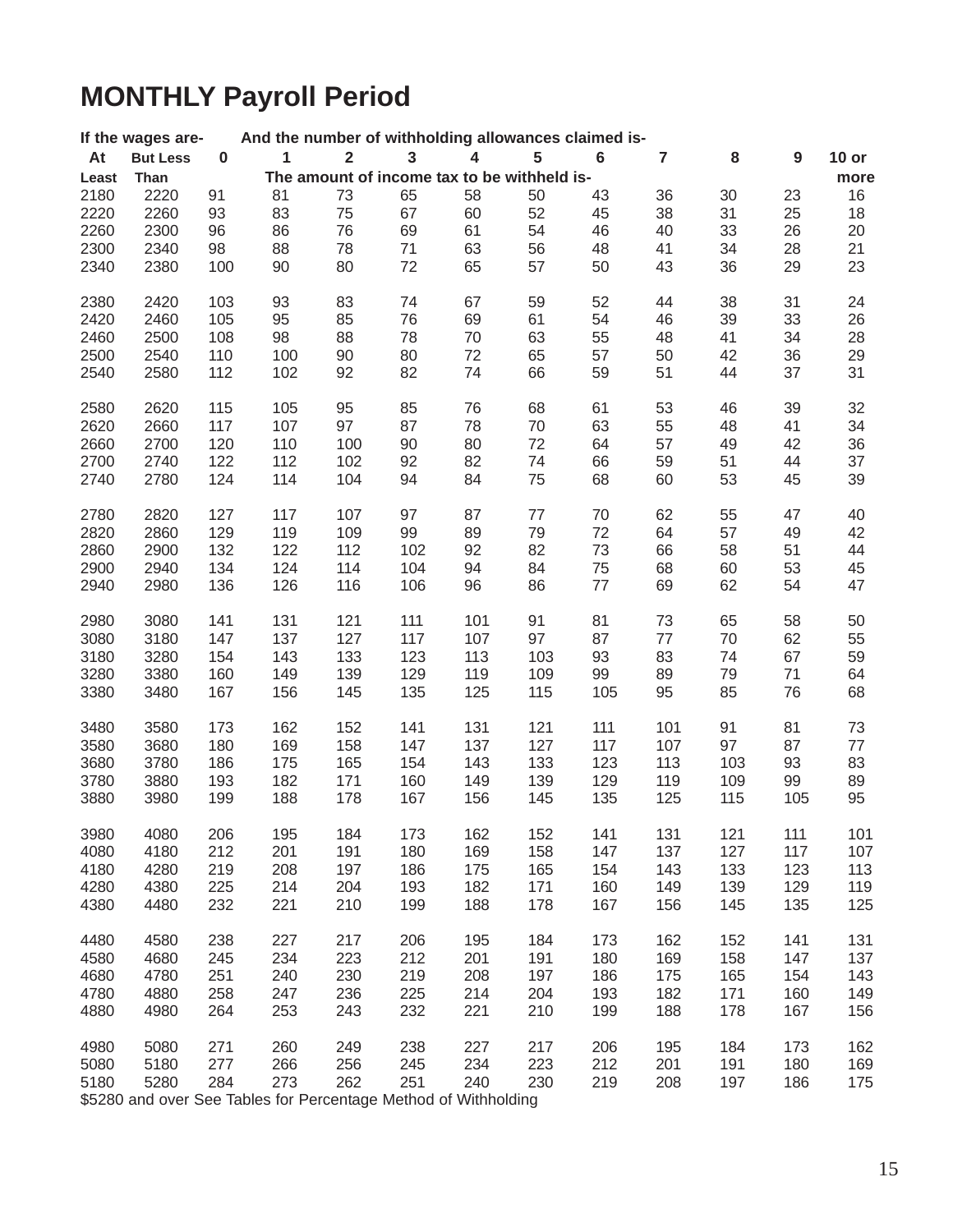## **USING THE PERCENTAGE METHOD TO FIGURE THE WITHHOLDING**

The amount of tax to be withheld by the employer may be determined by the percentage method as follows:

- (1) Subtract the personal exemptions credit as set forth in the table below. (The maximum personal exemption credit is \$2,000.00 per year for each exemption.)
- (2) Determine the amount of tax to be withheld from the appropriate percentage tables on the following pages.

| <b>PERSONAL EXEMPTION TABLE</b> |           |                                                         |
|---------------------------------|-----------|---------------------------------------------------------|
|                                 | \$<br>\$. | 38.46<br>76.92<br>83.33<br>166.67<br>\$2.000.00<br>7.66 |

**(Note: Maximum allowable exemption credit is \$2,000.00 annually per exemption.)**

 **EXAMPLE**: Employee Smith, who is married and his spouse works, earns \$1,250.00 semimonthly and claims two (2) exemptions. Using the percentage chart for TWO EARNER/TWO OR MORE JOBS the following steps were taken to determine the state income tax to be withheld.

| Step No. 1                                             |         |
|--------------------------------------------------------|---------|
|                                                        |         |
| Less Personal Exemptions Per Table                     |         |
| 166.66                                                 |         |
| Total Wage Payment Less Personal Exemptions \$1,083.34 |         |
| Step No. 2                                             |         |
| Tax From Table 3 Entry covering \$1,083.34             |         |
|                                                        |         |
|                                                        |         |
|                                                        | \$44.38 |
| Round to the nearest dollar                            | \$44.00 |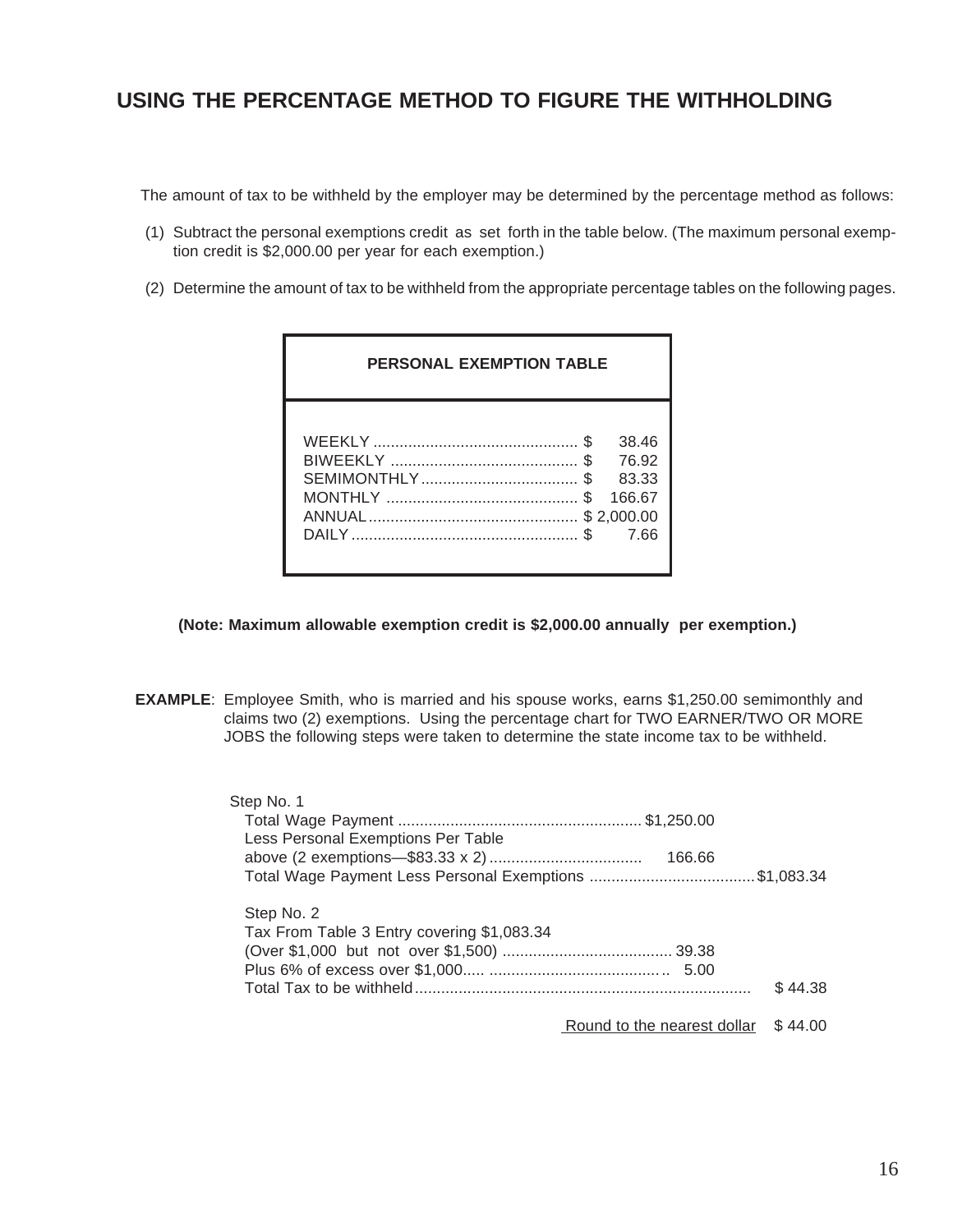## **TWO EARNER/TWO OR MORE JOBS TABLES FOR PERCENTAGE METHOD OF WITHHOLDING**

### **Married filing jointly, both working/individual earning wages from two jobs**

### **TABLE 1. WEEKLY Payroll Period - Two Earner Option**

Gross Wage Minus \$38.46 for Each Exemption Claimed Equals Taxable Wage.

### IF TAXABLE WAGE IS: AMOUNT TO BE WITHHELD IS:

| OVER-<br>BUT NOT OVER-                  |  |  | OF EXCESS OVER- |  |
|-----------------------------------------|--|--|-----------------|--|
|                                         |  |  |                 |  |
|                                         |  |  |                 |  |
| \$ 288 \$ 462  10.37  PLUS  4.5% \$ 288 |  |  |                 |  |
|                                         |  |  |                 |  |
|                                         |  |  |                 |  |

### **TABLE 2. BIWEEKLY Payroll Period - Two Earner Option**

Gross Wage Minus \$76.92 for Each Exemption Claimed Equals Taxable Wage.

### IF TAXABLE WAGE IS: AMOUNT TO BE WITHHELD IS:

| OVER-BUT NOT OVER-                             |  |  |  | OF EXCESS OVER- |  |
|------------------------------------------------|--|--|--|-----------------|--|
|                                                |  |  |  |                 |  |
|                                                |  |  |  |                 |  |
| \$577 \$923  20.77  PLUS  4.5% \$577           |  |  |  |                 |  |
| \$\, 923 \$\, 1385  36.34  PLUS  6.0% \$\, 923 |  |  |  |                 |  |
|                                                |  |  |  |                 |  |

### **TABLE 3. SEMIMONTHLY Payroll Period - Two Earner Option**

Gross Wage Minus \$83.33 for Each Exemption Claimed Equals Taxable Wage.

### IF TAXABLE WAGE IS: AMOUNT TO BE WITHHELD IS:

| OVER— BUT NOT OVER— |  |                                         |  | OF EXCESS OVER- |  |
|---------------------|--|-----------------------------------------|--|-----------------|--|
|                     |  |                                         |  |                 |  |
|                     |  | \$ 250 \$ 625  7.50  PLUS  4.0% \$ 250  |  |                 |  |
|                     |  |                                         |  |                 |  |
|                     |  | \$1000 \$1500  39.38  PLUS  6.0% \$1000 |  |                 |  |
|                     |  |                                         |  |                 |  |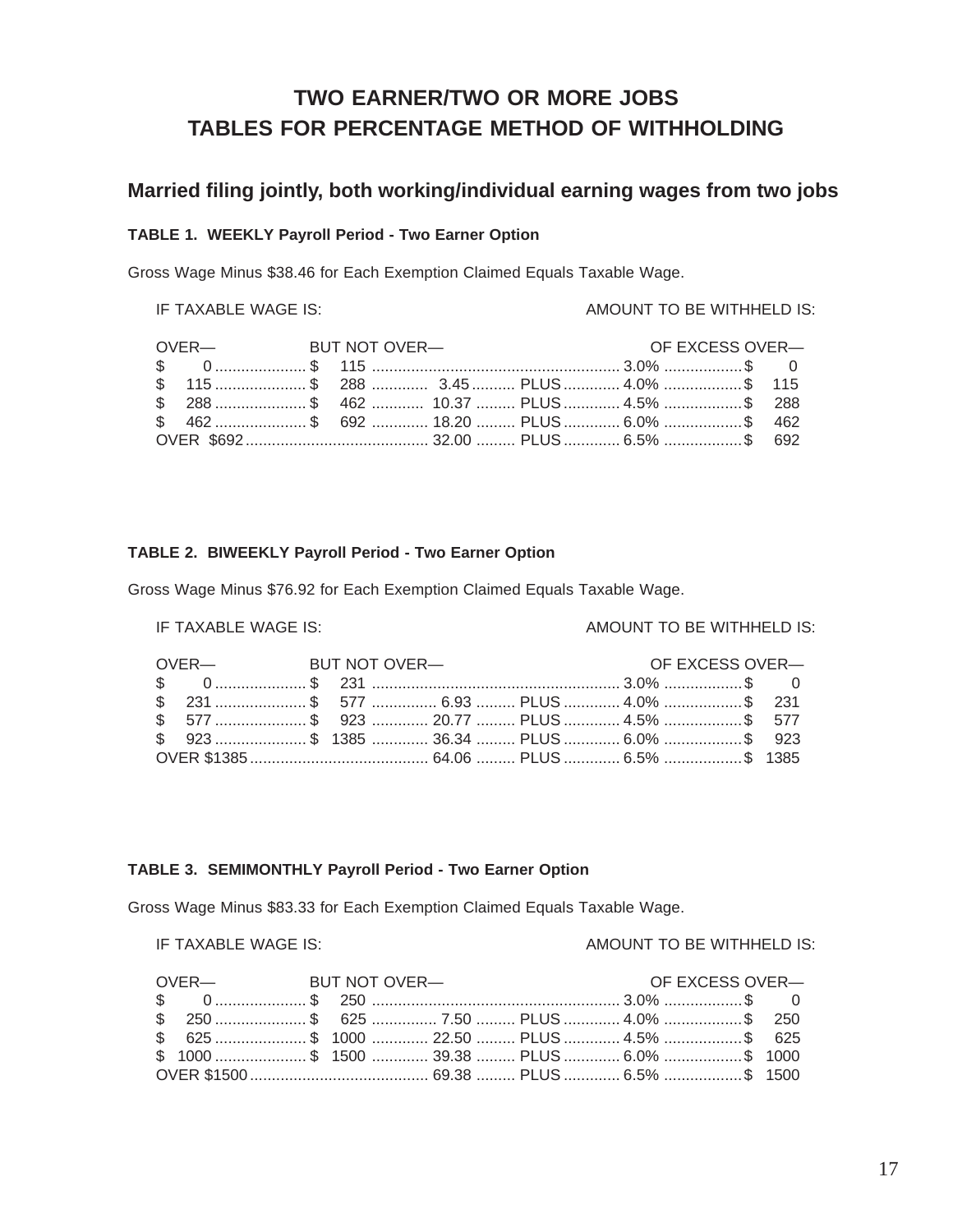## **TWO EARNER/TWO OR MORE JOBS TABLES FOR PERCENTAGE METHOD OF WITHHOLDING**

### **Married filing jointly, both working/individual earning wages from two jobs**

### **TABLE 4. MONTHLY Payroll Period - Two Earner Option**

Gross Wage Minus \$166.67 for Each Exemption Claimed Equals Taxable Wage.

### IF TAXABLE WAGE IS: AMOUNT TO BE WITHHELD IS:

|  |  | OVER— BUT NOT OVER— |  | OF EXCESS OVER- |  |
|--|--|---------------------|--|-----------------|--|
|  |  |                     |  |                 |  |
|  |  |                     |  |                 |  |
|  |  |                     |  |                 |  |
|  |  |                     |  |                 |  |
|  |  |                     |  |                 |  |

### **TABLE 5. ANNUAL Payroll Period - Two Earner Option**

Gross Wage Minus \$2000.00 for Each Exemption Claimed Equals Taxable Wage.

### IF TAXABLE WAGE IS: AMOUNT TO BE WITHHELD IS:

| OVER— BUT NOT OVER— |                                              | OF EXCESS OVER- |  |
|---------------------|----------------------------------------------|-----------------|--|
|                     |                                              |                 |  |
|                     | \$6000 \$15000  180.00  PLUS  4.0% \$6000    |                 |  |
|                     | \$15000 \$24000  540.00  PLUS  4.5% \$ 15000 |                 |  |
|                     | \$24000 \$36000  945.00  PLUS  6.0% \$ 24000 |                 |  |
|                     |                                              |                 |  |

### **TABLE 6. DAILY Payroll Period - Two Earner Option**

Gross Wage Minus \$7.66 for Each Exemption Claimed Equals Taxable Wage.

### IF TAXABLE WAGE IS: ALCOMOTIVE MOUNT TO BE WITHHELD IS:

| OVER-BUT NOT OVER- |  |  | OF EXCESS OVER- |  |
|--------------------|--|--|-----------------|--|
|                    |  |  |                 |  |
|                    |  |  |                 |  |
|                    |  |  |                 |  |
|                    |  |  |                 |  |
|                    |  |  |                 |  |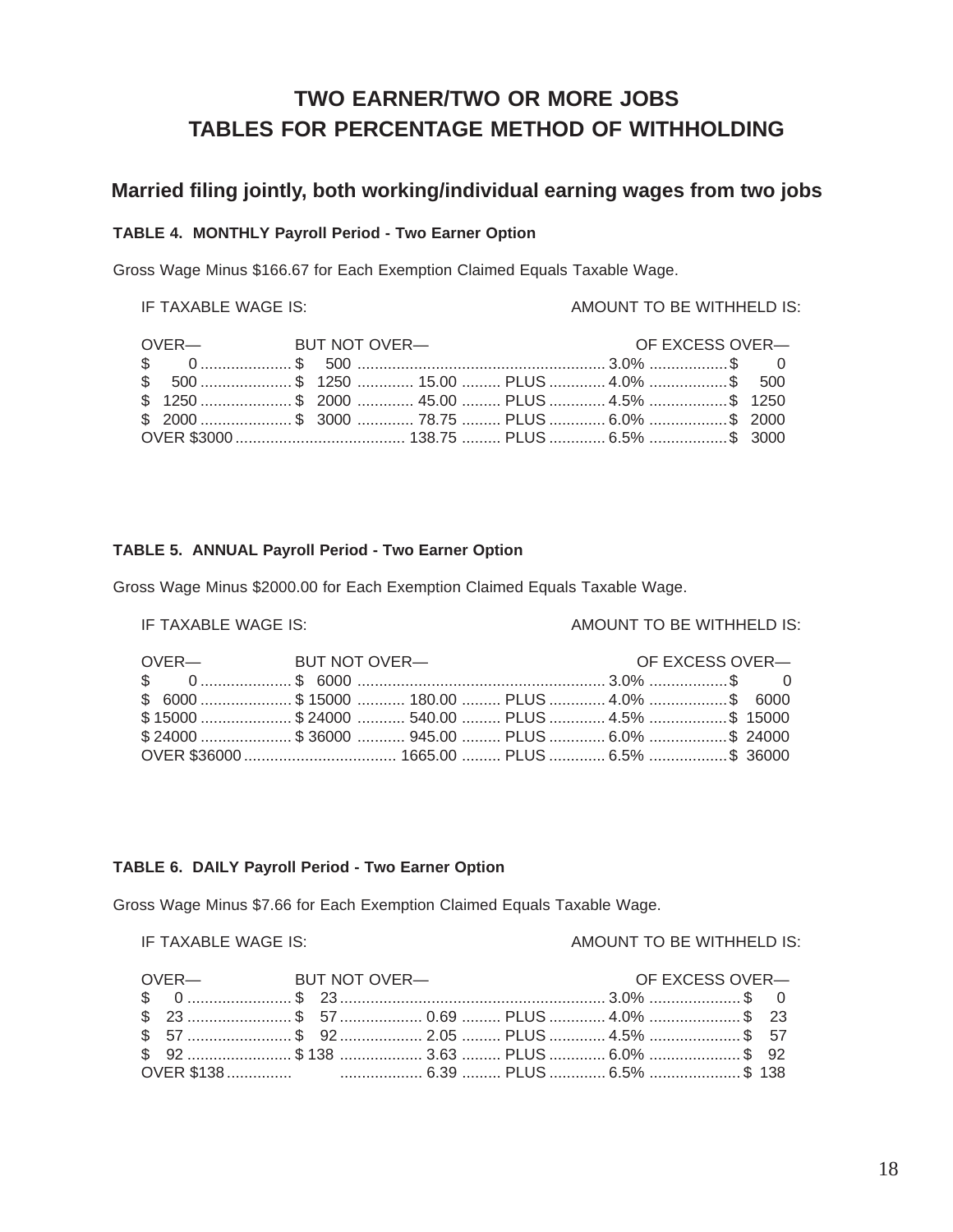## **OPTIONAL ONE EARNER/ONE JOB TABLES FOR PERCENTAGE METHOD OF WITHHOLDING**

### **Single, head of household or married with nonemployed spouse**

### **TABLE 1. WEEKLY Payroll Period**

Gross Wage Minus \$38.46 for Each Exemption Claimed Equals Taxable Wage.

### IF TAXABLE WAGE IS: AMOUNT TO BE WITHHELD IS:

| OVER-<br>BUT NOT OVER-                                                                                                                                                                                                                                                                                                                                                                                                                                                                |  |  | OF EXCESS OVER- |  |
|---------------------------------------------------------------------------------------------------------------------------------------------------------------------------------------------------------------------------------------------------------------------------------------------------------------------------------------------------------------------------------------------------------------------------------------------------------------------------------------|--|--|-----------------|--|
| $\text{\$} \qquad \text{\$} \qquad \text{\$} \qquad \text{\$} \qquad \text{\$} \qquad \text{\$} \qquad \text{\$} \qquad \text{\$} \qquad \text{\$} \qquad \text{\$} \qquad \text{\$} \qquad \text{\$} \qquad \text{\$} \qquad \text{\$} \qquad \text{\$} \qquad \text{\$} \qquad \text{\$} \qquad \text{\$} \qquad \text{\$} \qquad \text{\$} \qquad \text{\$} \qquad \text{\$} \qquad \text{\$} \qquad \text{\$} \qquad \text{\$} \qquad \text{\$} \qquad \text{\$} \qquad \text{\$$ |  |  |                 |  |
|                                                                                                                                                                                                                                                                                                                                                                                                                                                                                       |  |  |                 |  |
| \$ 481 \$ 769  17.32  PLUS  4.5% \$ 481                                                                                                                                                                                                                                                                                                                                                                                                                                               |  |  |                 |  |
| \$769 \$1154  30.28  PLUS  6.0% \$769                                                                                                                                                                                                                                                                                                                                                                                                                                                 |  |  |                 |  |
|                                                                                                                                                                                                                                                                                                                                                                                                                                                                                       |  |  |                 |  |

### **TABLE 2. BIWEEKLY Payroll Period**

Gross Wage Minus \$76.92 for Each Exemption Claimed Equals Taxable Wage.

### IF TAXABLE WAGE IS: AMOUNT TO BE WITHHELD IS:

|  | OVER-BUT NOT OVER- |                                                                        |  | OF EXCESS OVER- |  |
|--|--------------------|------------------------------------------------------------------------|--|-----------------|--|
|  |                    |                                                                        |  |                 |  |
|  |                    | \$ 385 …………………… \$ 962 …………… 11.55 ……… PLUS …………… 4.0% ………………… \$ 385  |  |                 |  |
|  |                    | \$ 962 …………………… \$ 1538 …………… 34.63 ……… PLUS …………… 4.5% ………………… \$ 962 |  |                 |  |
|  |                    |                                                                        |  |                 |  |
|  |                    |                                                                        |  |                 |  |

### **TABLE 3. SEMIMONTHLY Payroll Period**

Gross Wage Minus \$83.33 for Each Exemption Claimed Equals Taxable Wage.

IF TAXABLE WAGE IS: AMOUNT TO BE WITHHELD IS:

| OVER— BUT NOT OVER— |                                                                                                                                                                                                                                                                                                                                                                                                                                                                                       |  | OF EXCESS OVER- |  |  |
|---------------------|---------------------------------------------------------------------------------------------------------------------------------------------------------------------------------------------------------------------------------------------------------------------------------------------------------------------------------------------------------------------------------------------------------------------------------------------------------------------------------------|--|-----------------|--|--|
|                     | $\text{\$} \qquad \text{\$} \qquad \text{\$} \qquad \text{\$} \qquad \text{\$} \qquad \text{\$} \qquad \text{\$} \qquad \text{\$} \qquad \text{\$} \qquad \text{\$} \qquad \text{\$} \qquad \text{\$} \qquad \text{\$} \qquad \text{\$} \qquad \text{\$} \qquad \text{\$} \qquad \text{\$} \qquad \text{\$} \qquad \text{\$} \qquad \text{\$} \qquad \text{\$} \qquad \text{\$} \qquad \text{\$} \qquad \text{\$} \qquad \text{\$} \qquad \text{\$} \qquad \text{\$} \qquad \text{\$$ |  |                 |  |  |
|                     | \$417 \$1042  12.51  PLUS  4.0% \$417                                                                                                                                                                                                                                                                                                                                                                                                                                                 |  |                 |  |  |
|                     | \$1042 \$1667  37.51  PLUS  4.5% \$1042                                                                                                                                                                                                                                                                                                                                                                                                                                               |  |                 |  |  |
|                     | \$ 1667 …………………… \$ 2500 …………… 65.64 ……… PLUS …………… 6.0% ………………… \$ 1667                                                                                                                                                                                                                                                                                                                                                                                                              |  |                 |  |  |
|                     |                                                                                                                                                                                                                                                                                                                                                                                                                                                                                       |  |                 |  |  |